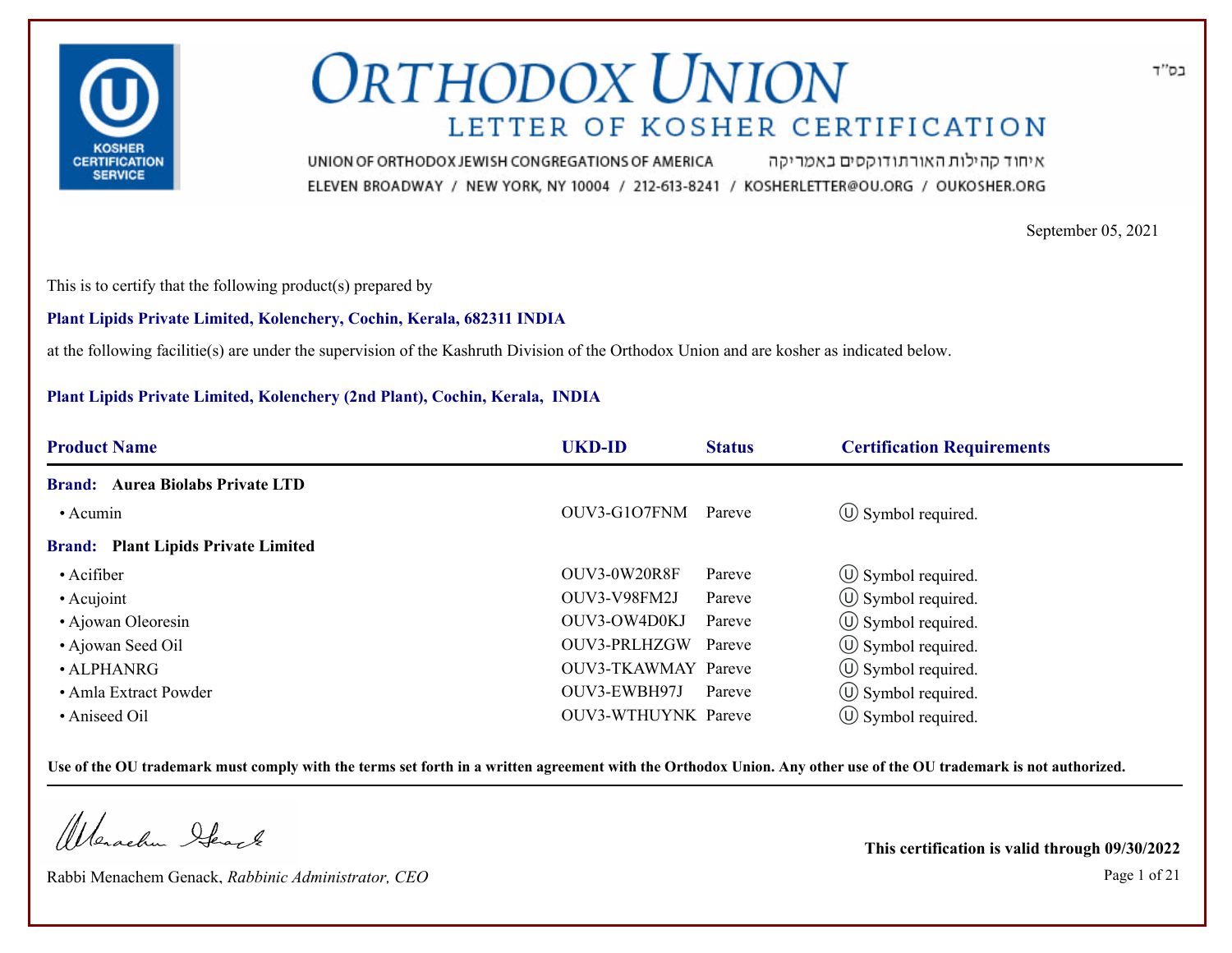

איחוד קהילות האורתודוקסים באמריקה UNION OF ORTHODOX JEWISH CONGREGATIONS OF AMERICA ELEVEN BROADWAY / NEW YORK, NY 10004 / 212-613-8241 / KOSHERLETTER@OU.ORG / OUKOSHER.ORG

September 05, 2021

### **Plant Lipids Private Limited (continued)**

This is to certify that the following product(s) prepared by this company at the facilitie(s) listed above are under the supervision of the Kashruth Division of the Orthodox Union and are kosher as indicated below.

| <b>Product Name</b>                                              | <b>UKD-ID</b><br><b>Status</b> | <b>Certification Requirements</b> |  |
|------------------------------------------------------------------|--------------------------------|-----------------------------------|--|
| <b>Plant Lipids Private Limited (continued)</b><br><b>Brand:</b> |                                |                                   |  |
| • Aniseed Oleoresin                                              | OUV3-ZFNRW6S<br>Pareve         | $\circ$ Symbol required.          |  |
| • Annatto Extract Powder                                         | OUV3-AY1PF4G<br>Pareve         | $\circ$ Symbol required.          |  |
| • Annatto Oil                                                    | OUV3-KIWJ6VK<br>Pareve         | $\circled{1}$ Symbol required.    |  |
| • Annatto Oleoresin                                              | OUV3-672QKFN<br>Pareve         | $\circ$ Symbol required.          |  |
| • Asafoetida Oil                                                 | OUV3-O8V0LES<br>Pareve         | $\circ$ Symbol required.          |  |
| • Asafoetida Oleoresin                                           | OUV3-FIJLJJD<br>Pareve         | $\circ$ Symbol required.          |  |
| • Ashwagandha Extract                                            | <b>OUV3-QXDMWXY Pareve</b>     | $\circ$ Symbol required.          |  |
| • Bacoppa Extract Powder                                         | <b>OUV3-41E06B1</b><br>Pareve  | (U) Symbol required.              |  |
| • Basil Oil                                                      | OUV3-XVKFQAJ<br>Pareve         | $\circ$ Symbol required.          |  |
| • Basil Oleoresin                                                | <b>OUV3-QTVABJS</b><br>Pareve  | $\circ$ Symbol required.          |  |
| • Basil SCFE Extract                                             | OUV3-CNOPX9V<br>Pareve         | $\circ$ Symbol required.          |  |
| · Basil SCFE Oil                                                 | OUV3-DGD96IG<br>Pareve         | $(\cup)$ Symbol required.         |  |

**Use of the OU trademark must comply with the terms set forth in a written agreement with the Orthodox Union. Any other use of the OU trademark is not authorized.**

Werachen Stack

Rabbi Menachem Genack, *Rabbinic Administrator, CEO* Page 2 of 21

**This certification is valid through 09/30/2022**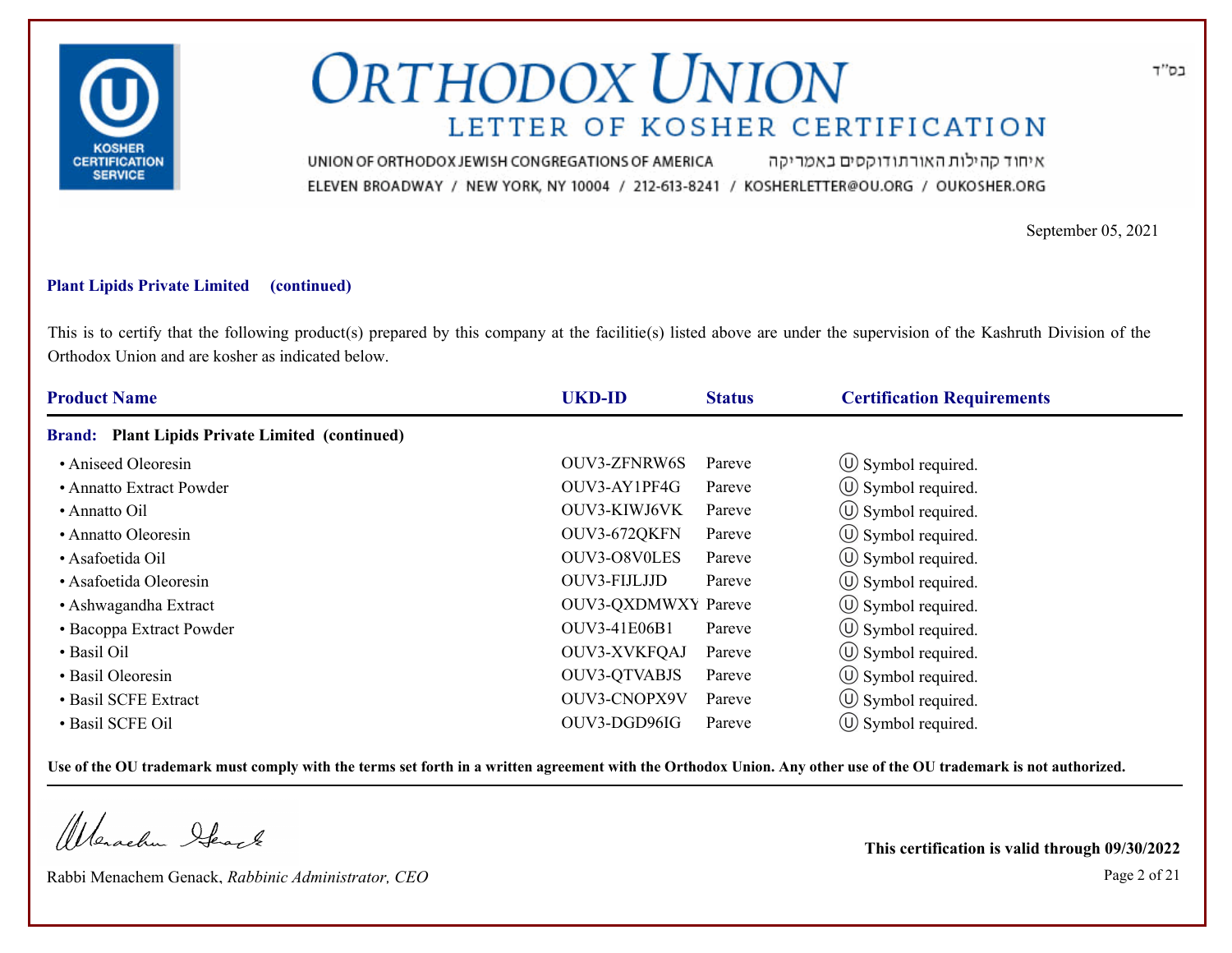

איחוד קהילות האורתודוקסים באמריקה UNION OF ORTHODOX JEWISH CONGREGATIONS OF AMERICA ELEVEN BROADWAY / NEW YORK, NY 10004 / 212-613-8241 / KOSHERLETTER@OU.ORG / OUKOSHER.ORG

September 05, 2021

### **Plant Lipids Private Limited (continued)**

This is to certify that the following product(s) prepared by this company at the facilitie(s) listed above are under the supervision of the Kashruth Division of the Orthodox Union and are kosher as indicated below.

| <b>Product Name</b>                             | <b>UKD-ID</b>       | <b>Status</b> | <b>Certification Requirements</b> |  |
|-------------------------------------------------|---------------------|---------------|-----------------------------------|--|
| Brand: Plant Lipids Private Limited (continued) |                     |               |                                   |  |
| • Bay Leaf Oil                                  | OUV3-XG6QIWR        | Pareve        | $\circ$ Symbol required.          |  |
| • Bay Leaf Oleoresin                            | OUV3-UBGSMMT Pareve |               | $\circ$ Symbol required.          |  |
| • Beta Carotene                                 | OUV3-SPFIC97        | Pareve        | $\circled{1}$ Symbol required.    |  |
| • Big Cardamom Oil                              | OUV3-9U7WUPL        | Pareve        | $\circled{1}$ Symbol required.    |  |
| • Big Cardamom Oleoresin                        | OUV3-YK34GKI        | Pareve        | $\circ$ Symbol required.          |  |
| · Biolavailable AKBA                            | <b>OUV3-4QMPDXB</b> | Pareve        | $\circ$ Symbol required.          |  |
| • Black Carrot Extract Powder                   | OUV3-X5L9VR1        | Pareve        | $\circ$ Symbol required.          |  |
| • Black pepper Oil                              | OUV3-NV72RVZ        | Pareve        | $\circ$ Symbol required.          |  |
| • Black Pepper Oleoresin                        | OUV3-LDQIXEG        | Pareve        | $\circ$ Symbol required.          |  |
| • Black Pepper SCFE Extract                     | OUV3-2SVKEJT        | Pareve        | $\circ$ Symbol required.          |  |
| • Black Pepper SCFE Oil                         | OUV3-27REMW9        | Pareve        | $\circ$ Symbol required.          |  |
| • Black Pepper Seasoning                        | OUV3-QYQOAFQ Pareve |               | $\circ$ Symbol required.          |  |

**Use of the OU trademark must comply with the terms set forth in a written agreement with the Orthodox Union. Any other use of the OU trademark is not authorized.**

Werachen Stack

Rabbi Menachem Genack, *Rabbinic Administrator, CEO* Page 3 of 21

**This certification is valid through 09/30/2022**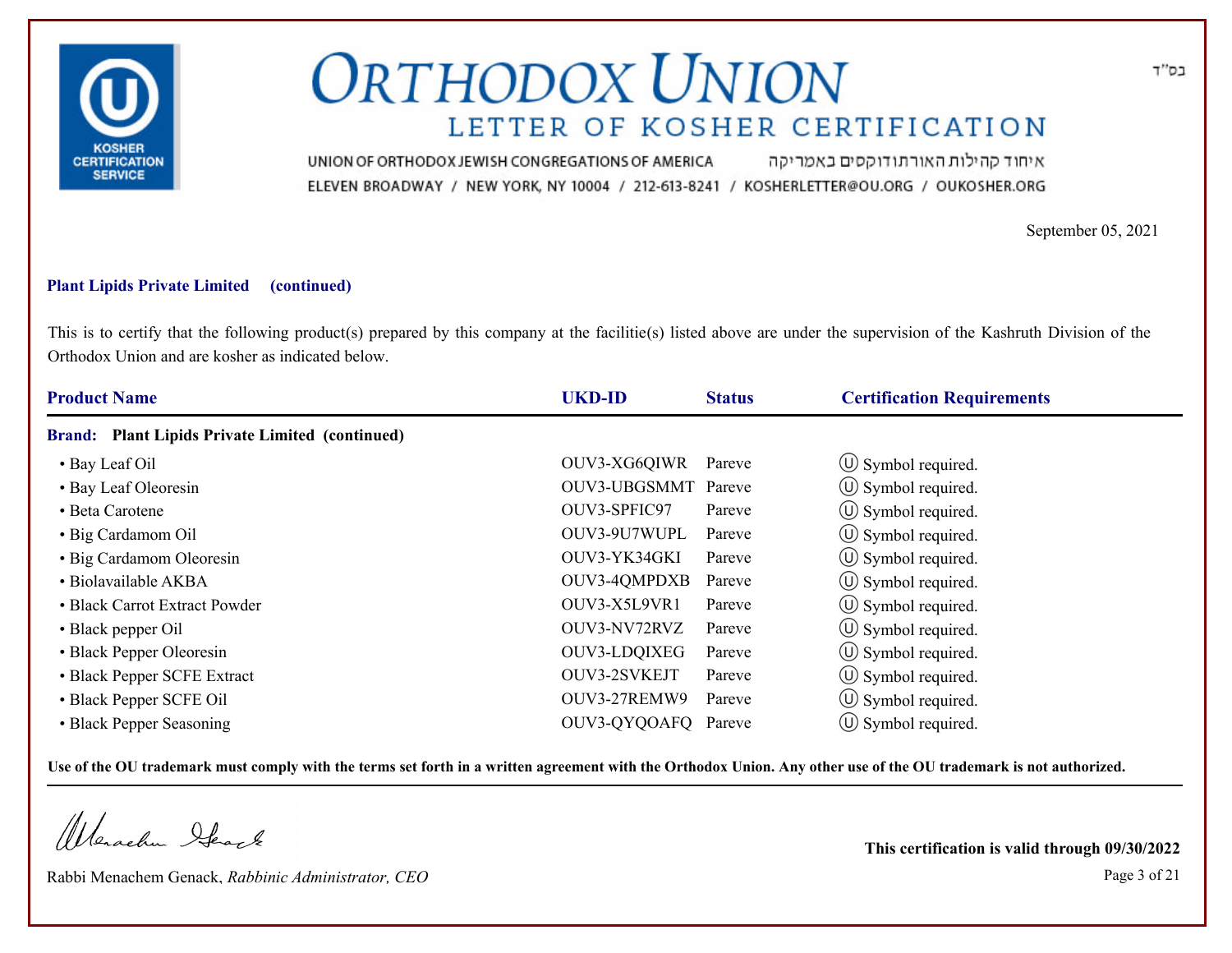

איחוד קהילות האורתודוקסים באמריקה UNION OF ORTHODOX JEWISH CONGREGATIONS OF AMERICA ELEVEN BROADWAY / NEW YORK, NY 10004 / 212-613-8241 / KOSHERLETTER@OU.ORG / OUKOSHER.ORG

September 05, 2021

### **Plant Lipids Private Limited (continued)**

This is to certify that the following product(s) prepared by this company at the facilitie(s) listed above are under the supervision of the Kashruth Division of the Orthodox Union and are kosher as indicated below.

| <b>Product Name</b>                             | <b>UKD-ID</b>       | <b>Status</b> | <b>Certification Requirements</b> |
|-------------------------------------------------|---------------------|---------------|-----------------------------------|
| Brand: Plant Lipids Private Limited (continued) |                     |               |                                   |
| • Boswellic Acid                                | OUV3-PN98FFW        | Pareve        | $\circ$ Symbol required.          |
| • Boswellic acid powder                         | OUV3-BF8DFD4        | Pareve        | $\circled{1}$ Symbol required.    |
| • Calamus Oil                                   | OUV3-FOV7UMH Pareve |               | $\circled{1}$ Symbol required.    |
| • Capsicum Crystal                              | OUV3-T1HNY66        | Pareve        | $\circ$ Symbol required.          |
| • Capsicum Oleoresin                            | OUV3-MYFC6AL        | Pareve        | $\circ$ Symbol required.          |
| • Capsicum SCFE Extract                         | OUV3-DA2OUYP        | Pareve        | $\circ$ Symbol required.          |
| • Caramel Colour                                | OUV3-E8S6RND        | Pareve        | $\circ$ Symbol required.          |
| • Caraway Oil                                   | OUV3-AESMVOS        | Pareve        | (U) Symbol required.              |
| • Caraway Oleoresin                             | OUV3-MINKNOW Pareve |               | $\circ$ Symbol required.          |
| • Caraway SCFE Extract                          | OUV3-5UNYQAQ Pareve |               | $\circ$ Symbol required.          |
| • Caraway SCFE Oil                              | OUV3-YACQCBU Pareve |               | $\circ$ Symbol required.          |
| • Cardamom Oil                                  | OUV3-8CADGT1        | Pareve        | $\circ$ Symbol required.          |

**Use of the OU trademark must comply with the terms set forth in a written agreement with the Orthodox Union. Any other use of the OU trademark is not authorized.**

Werachen Stack

Rabbi Menachem Genack, *Rabbinic Administrator, CEO* Page 4 of 21

**This certification is valid through 09/30/2022**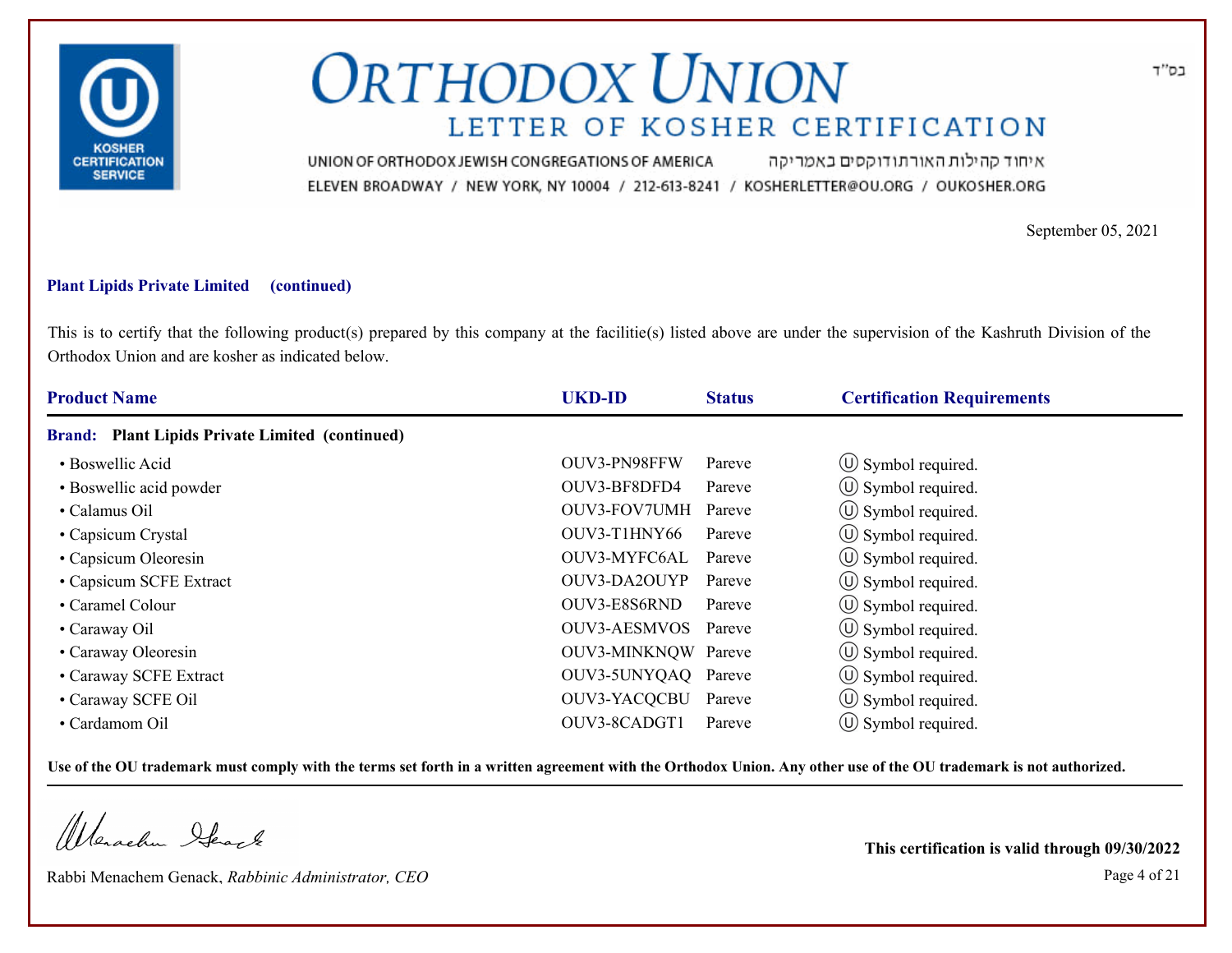

איחוד קהילות האורתודוקסים באמריקה UNION OF ORTHODOX JEWISH CONGREGATIONS OF AMERICA ELEVEN BROADWAY / NEW YORK, NY 10004 / 212-613-8241 / KOSHERLETTER@OU.ORG / OUKOSHER.ORG

September 05, 2021

### **Plant Lipids Private Limited (continued)**

This is to certify that the following product(s) prepared by this company at the facilitie(s) listed above are under the supervision of the Kashruth Division of the Orthodox Union and are kosher as indicated below.

| <b>Product Name</b>                                              | <b>UKD-ID</b>       | <b>Status</b> | <b>Certification Requirements</b> |
|------------------------------------------------------------------|---------------------|---------------|-----------------------------------|
| <b>Plant Lipids Private Limited (continued)</b><br><b>Brand:</b> |                     |               |                                   |
| • Cardamom Oleoresin                                             | OUV3-ET9TWYJ        | Pareve        | $\circled{1}$ Symbol required.    |
| • Cardamom SCFE Extract                                          | OUV3-MSYXXYU        | Pareve        | $\circ$ Symbol required.          |
| • Cardamom SCFE Oil                                              | OUV3-TF3SCIT        | Pareve        | $\circled{1}$ Symbol required.    |
| • Carmine Colour                                                 | OUV3-UPISHNH        | Pareve        | $\circ$ Symbol required.          |
| • Cassia Bark Oil                                                | OUV3-O1STVYJ        | Pareve        | $\circ$ Symbol required.          |
| • Cassia Bark Oleoresin                                          | OUV3-TM7AUMU        | Pareve        | (U) Symbol required.              |
| • Cassia SCFE Extract                                            | OUV3-N2IG9AK        | Pareve        | $\circ$ Symbol required.          |
| • Cassia SCFE Oil                                                | OUV3-WB3UCMF        | Pareve        | (U) Symbol required.              |
| • Celery Leaf Oleoresin                                          | <b>OUV3-NSTSPEZ</b> | Pareve        | $\circ$ Symbol required.          |
| • Celery SCFE Extract                                            | OUV3-RI8IFHK        | Pareve        | $\circ$ Symbol required.          |
| • Celery SCFE Oil                                                | OUV3-UMROKLK Pareve |               | $\circ$ Symbol required.          |
| • Celery Seed Oil                                                | OUV3-94DWUM9        | Pareve        | $(\cup)$ Symbol required.         |

**Use of the OU trademark must comply with the terms set forth in a written agreement with the Orthodox Union. Any other use of the OU trademark is not authorized.**

Werschn Stack

Rabbi Menachem Genack, *Rabbinic Administrator, CEO* Page 5 of 21

**This certification is valid through 09/30/2022**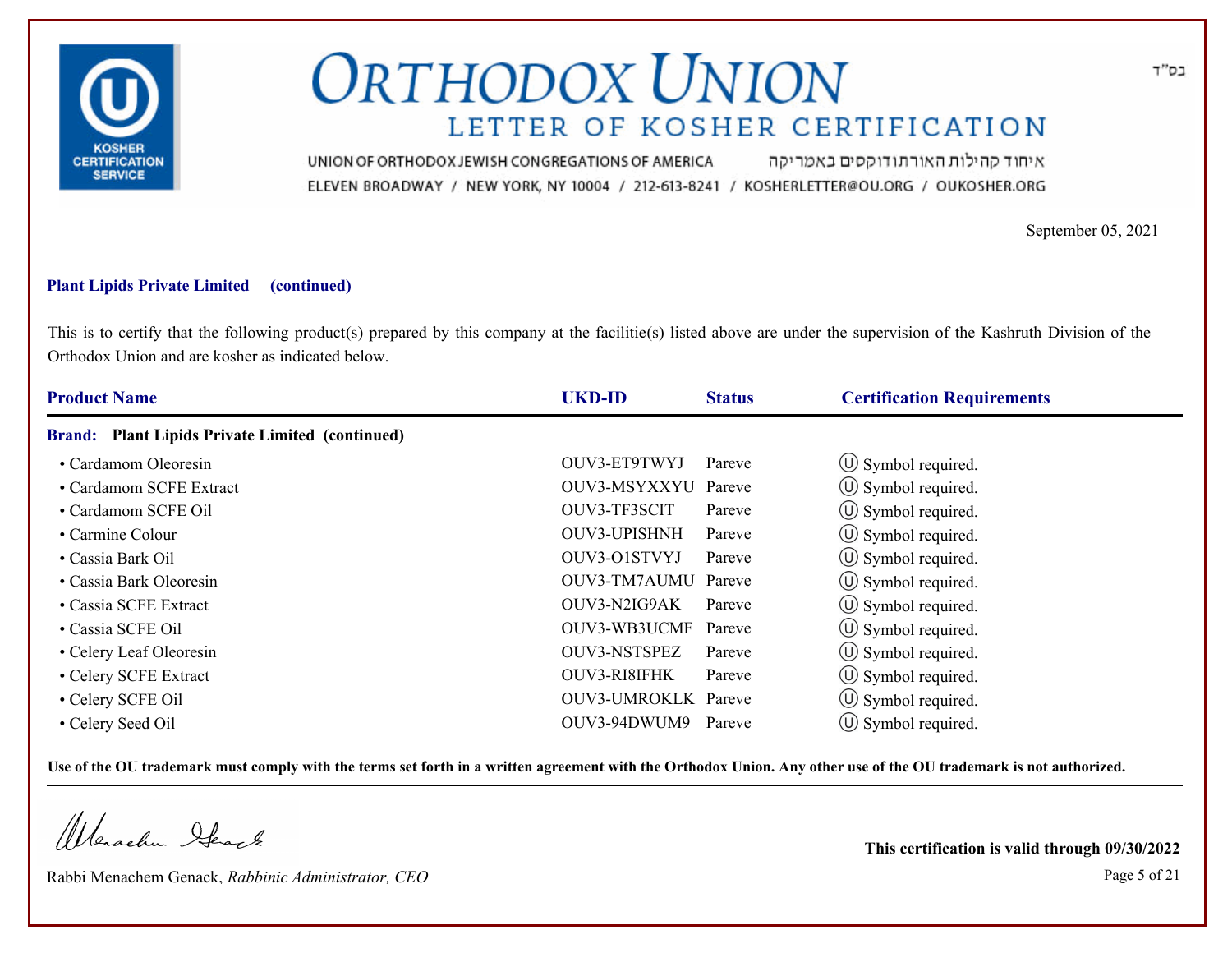

איחוד קהילות האורתודוקסים באמריקה UNION OF ORTHODOX JEWISH CONGREGATIONS OF AMERICA ELEVEN BROADWAY / NEW YORK, NY 10004 / 212-613-8241 / KOSHERLETTER@OU.ORG / OUKOSHER.ORG

September 05, 2021

### **Plant Lipids Private Limited (continued)**

This is to certify that the following product(s) prepared by this company at the facilitie(s) listed above are under the supervision of the Kashruth Division of the Orthodox Union and are kosher as indicated below.

| <b>Product Name</b>                             | <b>UKD-ID</b>              | <b>Status</b> | <b>Certification Requirements</b> |
|-------------------------------------------------|----------------------------|---------------|-----------------------------------|
| Brand: Plant Lipids Private Limited (continued) |                            |               |                                   |
| • Celery Seed Oleoresin                         | OUV3-H0PHWNH               | Pareve        | $\circ$ Symbol required.          |
| • Chamomile Extract                             | OUV3-RR91PDN               | Pareve        | $\circ$ Symbol required.          |
| • Chamomile Extract Powder                      | OUV3-3CEBI8K               | Pareve        | $\circled{1}$ Symbol required.    |
| • Chilli seed Oil                               | OUV3-I0LX8F5               | Pareve        | $\circ$ Symbol required.          |
| • Chlorophyll Juice Powder                      | OUV3-1IJYXKL               | Pareve        | $\circ$ Symbol required.          |
| • Cinnamon Bark                                 | OUV3-E33LBOU               | Pareve        | (U) Symbol required.              |
| • Cinnamon Bark Oil                             | OUV3-TPDHXIM               | Pareve        | $\circ$ Symbol required.          |
| • Cinnamon Bark Oleoresin                       | OUV3-XYQH62A               | Pareve        | (U) Symbol required.              |
| • Cinnamon Leaf oil                             | <b>OUV3-IKLFTKA</b>        | Pareve        | $\circ$ Symbol required.          |
| • Cinnamon SCFE Extract                         | OUV3-I5E8UTX               | Pareve        | $\circled{1}$ Symbol required.    |
| • Cinnamon SCFE Oil                             | <b>OUV3-TMPLMVF</b>        | Pareve        | $\circ$ Symbol required.          |
| • Clove Bud Oil                                 | <b>OUV3-HNRONRR</b> Pareve |               | $\circ$ Symbol required.          |

**Use of the OU trademark must comply with the terms set forth in a written agreement with the Orthodox Union. Any other use of the OU trademark is not authorized.**

Werachen Stack

Rabbi Menachem Genack, *Rabbinic Administrator, CEO* Page 6 of 21

**This certification is valid through 09/30/2022**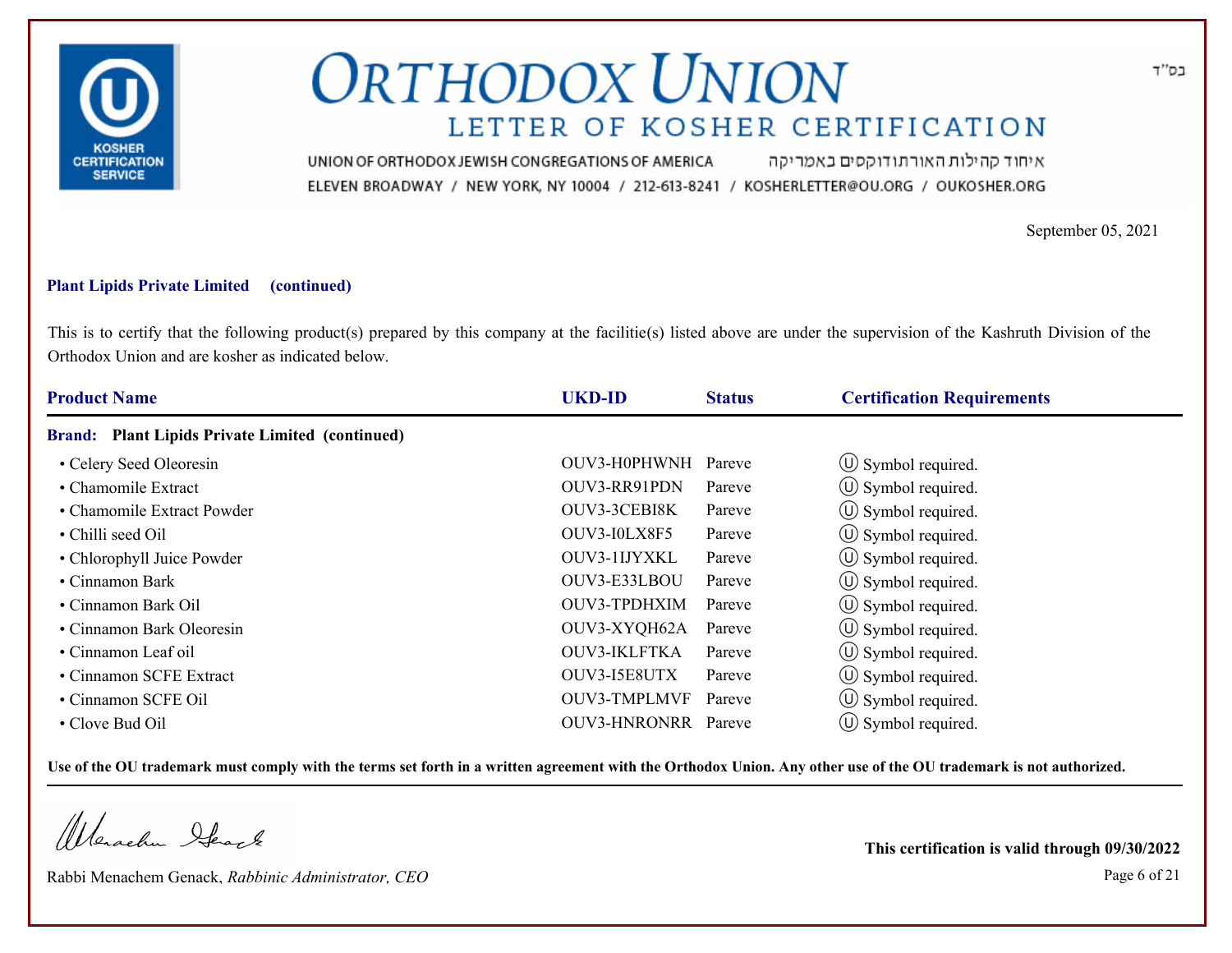

איחוד קהילות האורתודוקסים באמריקה UNION OF ORTHODOX JEWISH CONGREGATIONS OF AMERICA ELEVEN BROADWAY / NEW YORK, NY 10004 / 212-613-8241 / KOSHERLETTER@OU.ORG / OUKOSHER.ORG

September 05, 2021

### **Plant Lipids Private Limited (continued)**

This is to certify that the following product(s) prepared by this company at the facilitie(s) listed above are under the supervision of the Kashruth Division of the Orthodox Union and are kosher as indicated below.

| <b>Product Name</b>                             | <b>UKD-ID</b>       | <b>Status</b> | <b>Certification Requirements</b> |  |
|-------------------------------------------------|---------------------|---------------|-----------------------------------|--|
| Brand: Plant Lipids Private Limited (continued) |                     |               |                                   |  |
| • Clove Bud Oleoresin                           | OUV3-HTSAJP0        | Pareve        | $\circled{1}$ Symbol required.    |  |
| • Clove Leaf Oil                                | OUV3-CJIJFCL        | Pareve        | $\circ$ Symbol required.          |  |
| • Clove SCFE Extract                            | OUV3-QAIAWFJ        | Pareve        | $\circled{1}$ Symbol required.    |  |
| • Clove SCFE Oil                                | OUV3-00KSQBJ        | Pareve        | $\circ$ Symbol required.          |  |
| • Cocoa Extract                                 | OUV3-SFKTYQ3        | Pareve        | $\circ$ Symbol required.          |  |
| • Coffee Extract                                | OUV3-IJ6KPYT        | Pareve        | $\circ$ Symbol required.          |  |
| • Copper Chlorophyll                            | OUV3-GY5SF2K        | Pareve        | $\circ$ Symbol required.          |  |
| • Coriander Leaf Oil                            | OUV3-1VZGLTR        | Pareve        | $\circ$ Symbol required.          |  |
| • Coriander Leaf Oleoresin                      | OUV3-VJKLTSL        | Pareve        | $\circ$ Symbol required.          |  |
| • Coriander SCFE Extract                        | <b>OUV3-LSNFRML</b> | Pareve        | $\circ$ Symbol required.          |  |
| • Coriander SCFE Oil                            | OUV3-BPSYA85        | Pareve        | $\circ$ Symbol required.          |  |
| • Coriander Seed Oil                            | OUV3-J78LLTG        | Pareve        | $(\cup)$ Symbol required.         |  |

**Use of the OU trademark must comply with the terms set forth in a written agreement with the Orthodox Union. Any other use of the OU trademark is not authorized.**

Werachen Stack

Rabbi Menachem Genack, *Rabbinic Administrator, CEO* Page 7 of 21

**This certification is valid through 09/30/2022**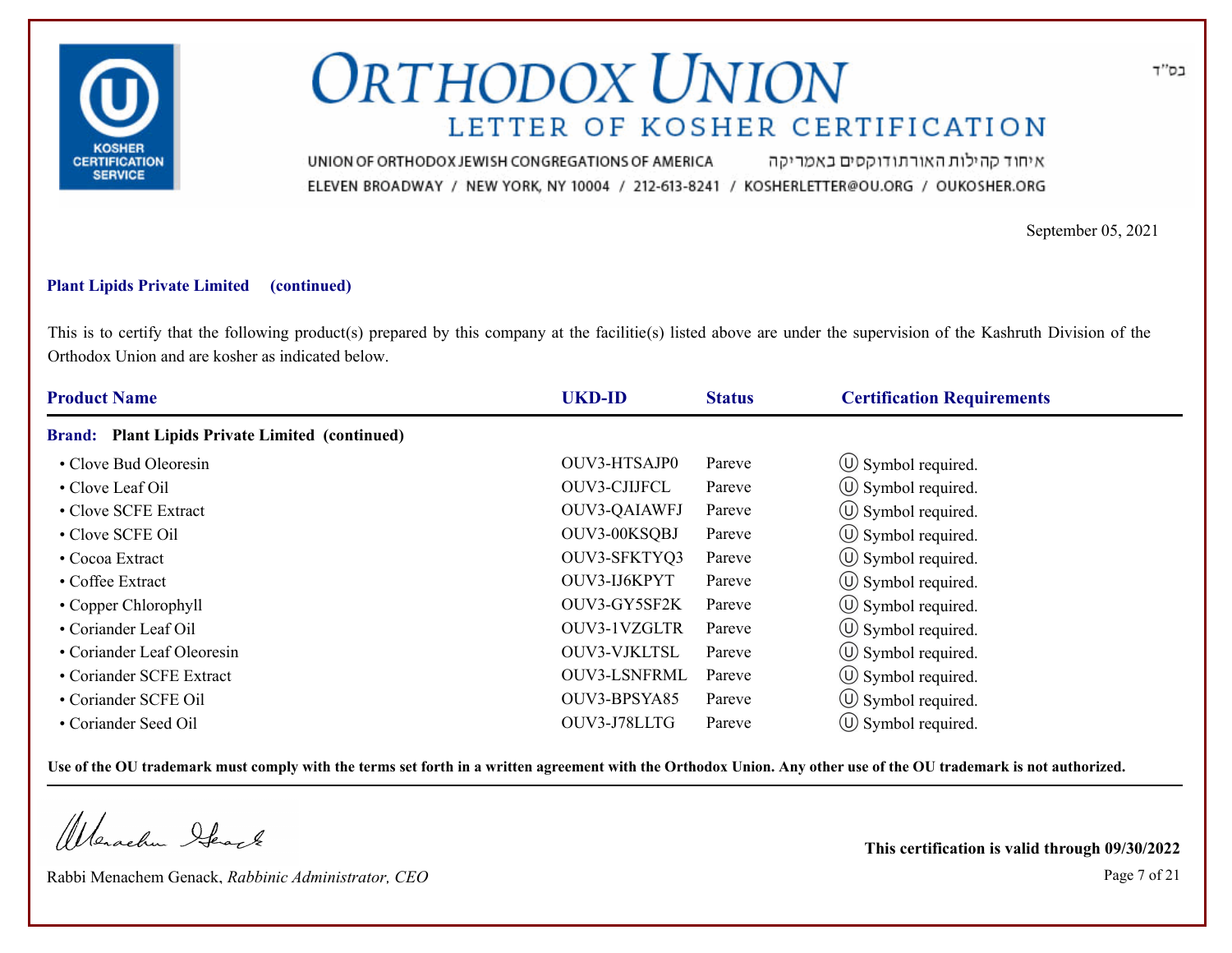

איחוד קהילות האורתודוקסים באמריקה UNION OF ORTHODOX JEWISH CONGREGATIONS OF AMERICA ELEVEN BROADWAY / NEW YORK, NY 10004 / 212-613-8241 / KOSHERLETTER@OU.ORG / OUKOSHER.ORG

September 05, 2021

### **Plant Lipids Private Limited (continued)**

This is to certify that the following product(s) prepared by this company at the facilitie(s) listed above are under the supervision of the Kashruth Division of the Orthodox Union and are kosher as indicated below.

| <b>Product Name</b>                             | <b>UKD-ID</b>       | <b>Status</b> | <b>Certification Requirements</b> |
|-------------------------------------------------|---------------------|---------------|-----------------------------------|
| Brand: Plant Lipids Private Limited (continued) |                     |               |                                   |
| • Coriander Seed Oleoresin                      | OUV3-CDULX6E        | Pareve        | $\circ$ Symbol required.          |
| • Corn Mint Oil                                 | OUV3-I5AOPAX        | Pareve        | $\circled{1}$ Symbol required.    |
| • Cumin SCFE Extract                            | OUV3-BG5JQEF        | Pareve        | $\circled{1}$ Symbol required.    |
| • Cumin SCFE Oil                                | OUV3-SQLLAR7        | Pareve        | $\circ$ Symbol required.          |
| • Cumin Seed Oil                                | <b>OUV3-VFWFDSE</b> | Pareve        | $\circ$ Symbol required.          |
| • Cumin Seed Oleoresin                          | OUV3-UYRH5P4        | Pareve        | (U) Symbol required.              |
| • Curcuma Aromatica Oil                         | <b>OUV3-BLIFKEY</b> | Pareve        | $\circ$ Symbol required.          |
| • Curcumin Powder                               | OUV3-BVGY4KR        | Pareve        | (U) Symbol required.              |
| • Cureit                                        | OUV3-XO1U6U4        | Pareve        | $\circ$ Symbol required.          |
| • Curowhite                                     | OUV3-3WMPHJH        | Pareve        | $\circ$ Symbol required.          |
| • Curry leaf Oil                                | OUV3-RQIEW40        | Pareve        | $\circ$ Symbol required.          |
| • Curry Leaf Oleoresin                          | OUV3-RWX4UY7        | Pareve        | $(\cup)$ Symbol required.         |

**Use of the OU trademark must comply with the terms set forth in a written agreement with the Orthodox Union. Any other use of the OU trademark is not authorized.**

Werschn Stack

Rabbi Menachem Genack, *Rabbinic Administrator, CEO* Page 8 of 21

**This certification is valid through 09/30/2022**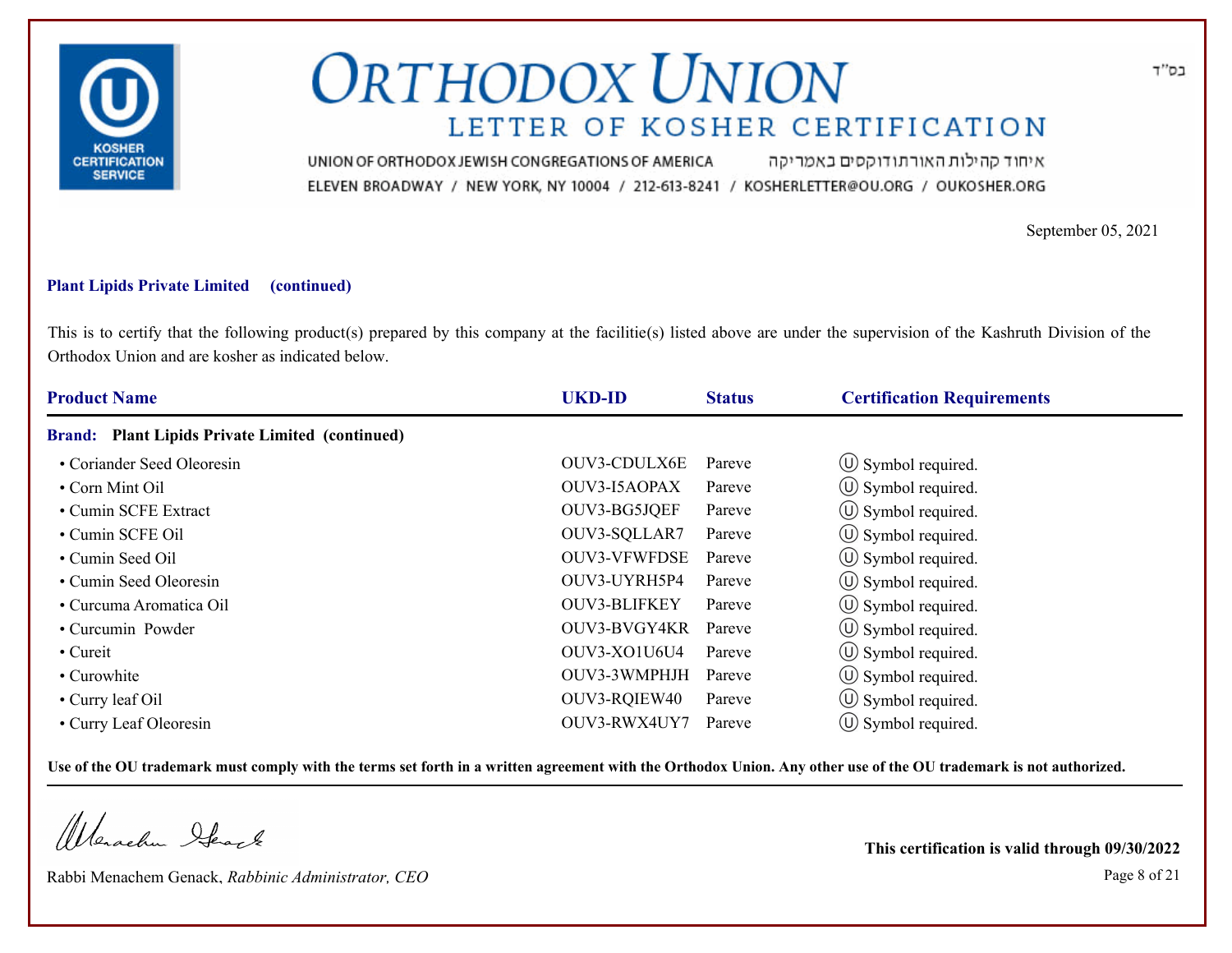

איחוד קהילות האורתודוקסים באמריקה UNION OF ORTHODOX JEWISH CONGREGATIONS OF AMERICA ELEVEN BROADWAY / NEW YORK, NY 10004 / 212-613-8241 / KOSHERLETTER@OU.ORG / OUKOSHER.ORG

September 05, 2021

### **Plant Lipids Private Limited (continued)**

This is to certify that the following product(s) prepared by this company at the facilitie(s) listed above are under the supervision of the Kashruth Division of the Orthodox Union and are kosher as indicated below.

| <b>Product Name</b>                                              | <b>UKD-ID</b>       | <b>Status</b> | <b>Certification Requirements</b> |  |
|------------------------------------------------------------------|---------------------|---------------|-----------------------------------|--|
| <b>Plant Lipids Private Limited (continued)</b><br><b>Brand:</b> |                     |               |                                   |  |
| • Curry Oleoresin                                                | OUV3-W7BHWV4 Pareve |               | $\circled{1}$ Symbol required.    |  |
| • Date Extract                                                   | OUV3-K883JKR        | Pareve        | $\circ$ Symbol required.          |  |
| • Davana Oil                                                     | OUV3-5WTH6VS        | Pareve        | $\circled{1}$ Symbol required.    |  |
| • Deoiled Black Pepper                                           | OUV3-F80ETYS        | Pareve        | $\circ$ Symbol required.          |  |
| • Deoiled Black Pepper Powder                                    | OUV3-EGYUNJN        | Pareve        | $\circ$ Symbol required.          |  |
| • Deoiled Chilli Seed Powder                                     | <b>OUV3-FALIMEK</b> | Pareve        | $\circ$ Symbol required.          |  |
| • Dill Seed Oil                                                  | OUV3-TN4KDFL        | Pareve        | $\circ$ Symbol required.          |  |
| • Dill Seed Oleoresin                                            | OUV3-MGCVTFA        | Pareve        | (U) Symbol required.              |  |
| • Eucalyptus Oil                                                 | <b>OUV3-IEXPIVH</b> | Pareve        | $\circ$ Symbol required.          |  |
| • Fennel SCFE Extract                                            | OUV3-Z9PPTQX        | Pareve        | $\circ$ Symbol required.          |  |
| • Fennel SCFE Oil                                                | OUV3-5WZ2KUM        | Pareve        | $\circ$ Symbol required.          |  |
| • Fennel Seed Oil                                                | OUV3-T3D3RDF        | Pareve        | $(\cup)$ Symbol required.         |  |

**Use of the OU trademark must comply with the terms set forth in a written agreement with the Orthodox Union. Any other use of the OU trademark is not authorized.**

Werachen Stack

Rabbi Menachem Genack, *Rabbinic Administrator, CEO* Page 9 of 21

**This certification is valid through 09/30/2022**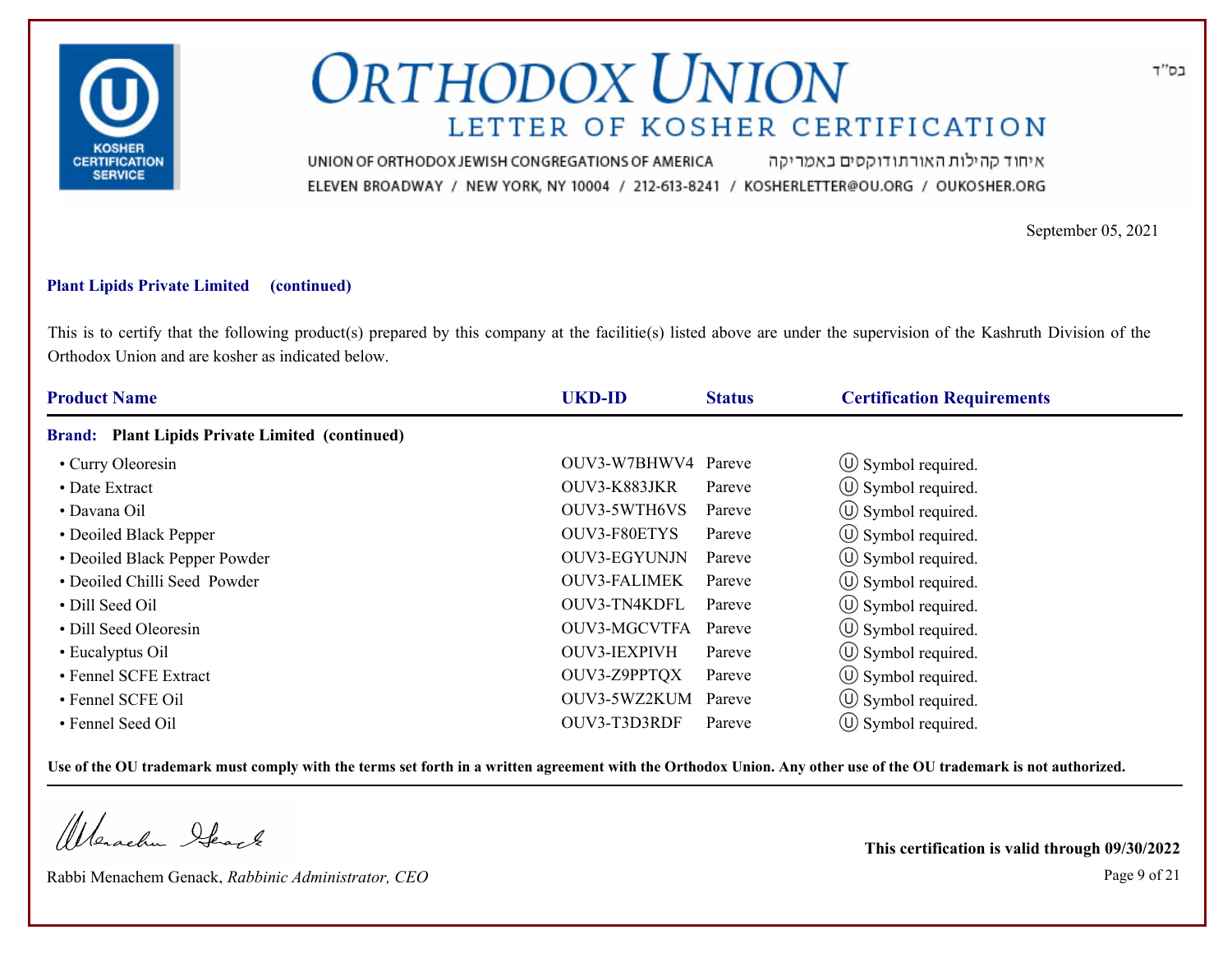

איחוד קהילות האורתודוקסים באמריקה UNION OF ORTHODOX JEWISH CONGREGATIONS OF AMERICA ELEVEN BROADWAY / NEW YORK, NY 10004 / 212-613-8241 / KOSHERLETTER@OU.ORG / OUKOSHER.ORG

September 05, 2021

### **Plant Lipids Private Limited (continued)**

This is to certify that the following product(s) prepared by this company at the facilitie(s) listed above are under the supervision of the Kashruth Division of the Orthodox Union and are kosher as indicated below.

| <b>Product Name</b>                                              | <b>UKD-ID</b>       | <b>Status</b> | <b>Certification Requirements</b> |  |
|------------------------------------------------------------------|---------------------|---------------|-----------------------------------|--|
| <b>Plant Lipids Private Limited (continued)</b><br><b>Brand:</b> |                     |               |                                   |  |
| • Fennel Seed Oleoresin                                          | OUV3-4BH5CXW        | Pareve        | $\circ$ Symbol required.          |  |
| • Fenugreek Oleoresin                                            | OUV3-YPOQ4WB        | Pareve        | $\circ$ Symbol required.          |  |
| $\bullet$ Fitnox                                                 | OUV3-D7BSIF7        | Pareve        | $\circled{1}$ Symbol required.    |  |
| • Galangal Oil                                                   | OUV3-A6EMDTS        | Pareve        | $\circ$ Symbol required.          |  |
| • Galangal Oleoresin                                             | OUV3-KQAKCI8        | Pareve        | $\circ$ Symbol required.          |  |
| • Garden Mint Oleoresin                                          | <b>OUV3-RUCYYFS</b> | Pareve        | $\circ$ Symbol required.          |  |
| • Garlic Oil                                                     | OUV3-YR9NYFY        | Pareve        | $\circ$ Symbol required.          |  |
| · Garlic Oil NI                                                  | <b>OUV3-1L3100K</b> | Pareve        | $\circ$ Symbol required.          |  |
| • Garlic Oleoresin (Green, Roasted)                              | OUV3-EH583IL        | Pareve        | $\circ$ Symbol required.          |  |
| • Ginger Extract Powder                                          | OUV3-2GB0LU5        | Pareve        | $\circ$ Symbol required.          |  |
| • Ginger Oil                                                     | OUV3-AFBVXV9        | Pareve        | $\circ$ Symbol required.          |  |
| • Ginger Oleoresin                                               | OUV3-BLXKVUN Pareve |               | $\circ$ Symbol required.          |  |

**Use of the OU trademark must comply with the terms set forth in a written agreement with the Orthodox Union. Any other use of the OU trademark is not authorized.**

Werschn Stack

Rabbi Menachem Genack, *Rabbinic Administrator, CEO* Page 10 of 21

**This certification is valid through 09/30/2022**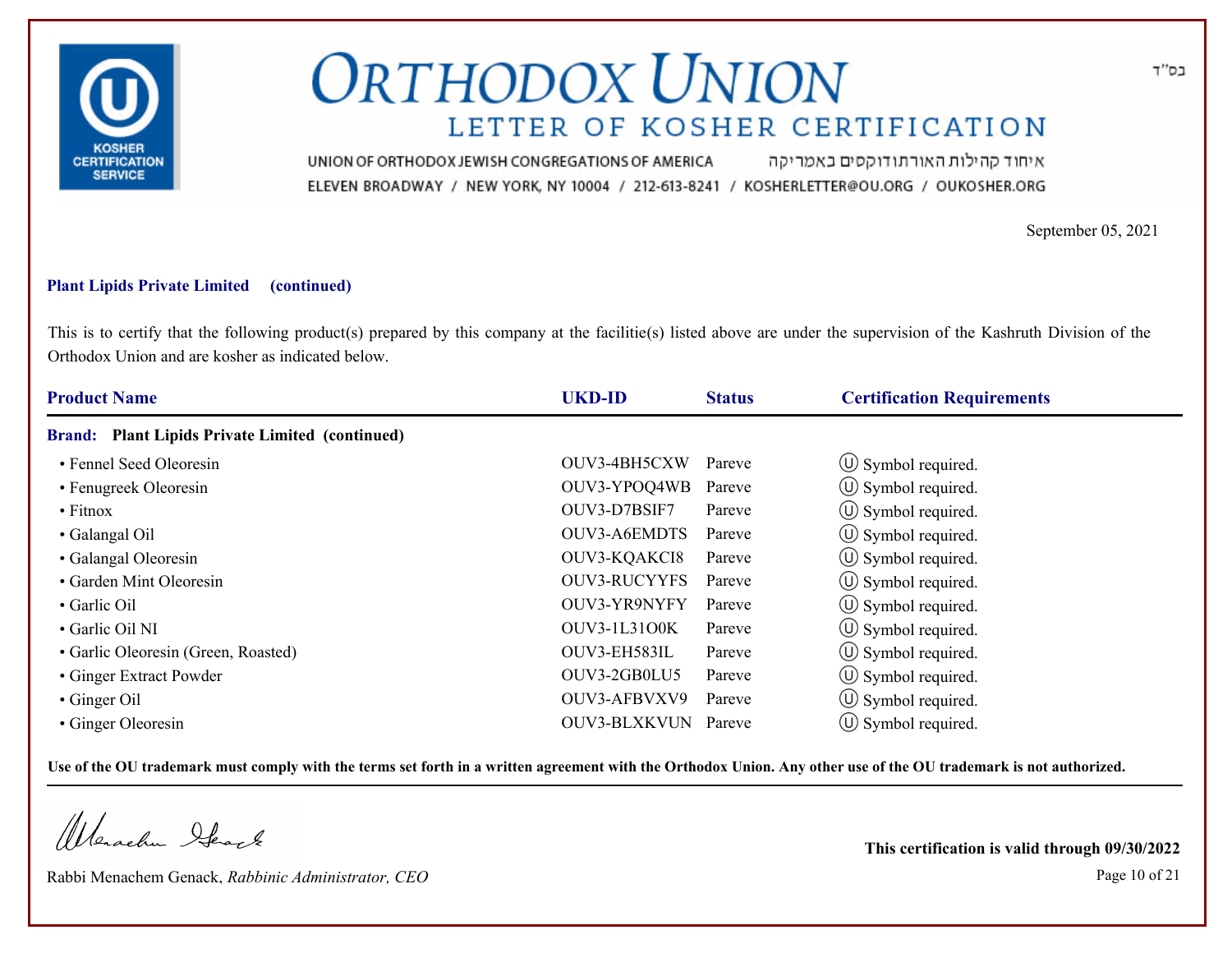

איחוד קהילות האורתודוקסים באמריקה UNION OF ORTHODOX JEWISH CONGREGATIONS OF AMERICA ELEVEN BROADWAY / NEW YORK, NY 10004 / 212-613-8241 / KOSHERLETTER@OU.ORG / OUKOSHER.ORG

September 05, 2021

### **Plant Lipids Private Limited (continued)**

This is to certify that the following product(s) prepared by this company at the facilitie(s) listed above are under the supervision of the Kashruth Division of the Orthodox Union and are kosher as indicated below.

| <b>Product Name</b>                                              | <b>UKD-ID</b>       | <b>Status</b> | <b>Certification Requirements</b> |  |
|------------------------------------------------------------------|---------------------|---------------|-----------------------------------|--|
| <b>Plant Lipids Private Limited (continued)</b><br><b>Brand:</b> |                     |               |                                   |  |
| • Ginger SCFE Extract                                            | OUV3-SYW66VB        | Pareve        | $\circled{1}$ Symbol required.    |  |
| • Ginger SCFE Oil                                                | OUV3-AHAJEXP        | Pareve        | $\circ$ Symbol required.          |  |
| • Green Chilli Oleoresin                                         | OUV3-VTL21Z9        | Pareve        | $\circ$ Symbol required.          |  |
| • Green Ginger Oil                                               | OUV3-JTINNQX        | Pareve        | $\circ$ Symbol required.          |  |
| • Green Ginger Oleoresin                                         | OUV3-FGHTH4A        | Pareve        | $\circ$ Symbol required.          |  |
| • Green Pepper Oil                                               | OUV3-O9XLXJV        | Pareve        | $\circ$ Symbol required.          |  |
| • Green Pepper Oleoresin                                         | OUV3-SRMF5GR        | Pareve        | $\circ$ Symbol required.          |  |
| • Green Tea Extract Powder                                       | OUV3-8136EO4        | Pareve        | (U) Symbol required.              |  |
| • Horse Raddish Encapsulated                                     | OUV3-B2YMV1F        | Pareve        | $\circ$ Symbol required.          |  |
| • Hyssop Oil                                                     | OUV3-JFYYCNA        | Pareve        | $\circ$ Symbol required.          |  |
| • Java Galangal Oleoresin                                        | <b>OUV3-IMRIWOJ</b> | Pareve        | $\circ$ Symbol required.          |  |
| • Javagalangal Oil                                               | OUV3-SGWTMZJ        | Pareve        | $\circ$ Symbol required.          |  |

**Use of the OU trademark must comply with the terms set forth in a written agreement with the Orthodox Union. Any other use of the OU trademark is not authorized.**

Werachen Stack

Rabbi Menachem Genack, *Rabbinic Administrator, CEO* Page 11 of 21

**This certification is valid through 09/30/2022**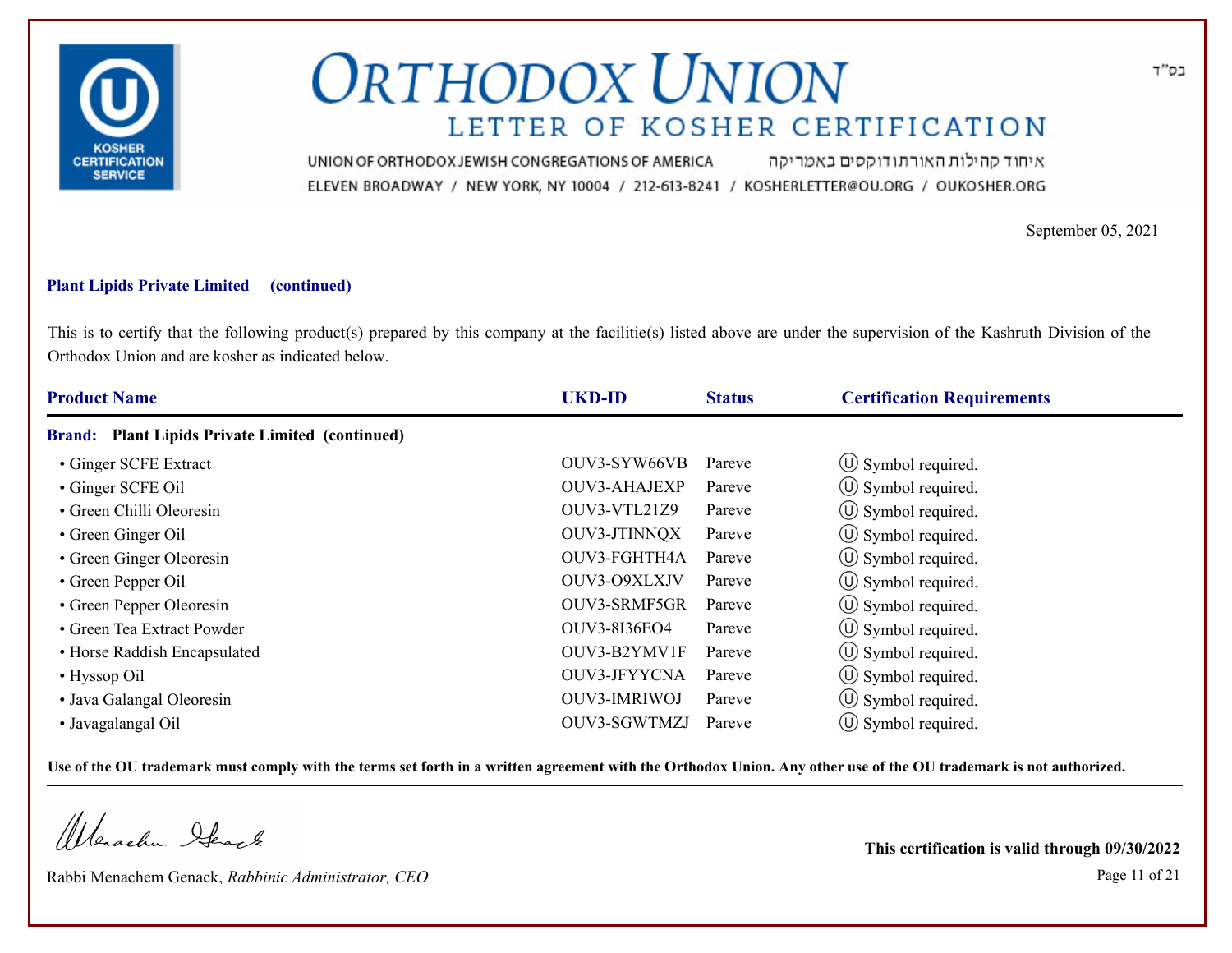

איחוד קהילות האורתודוקסים באמריקה UNION OF ORTHODOX JEWISH CONGREGATIONS OF AMERICA ELEVEN BROADWAY / NEW YORK, NY 10004 / 212-613-8241 / KOSHERLETTER@OU.ORG / OUKOSHER.ORG

September 05, 2021

### **Plant Lipids Private Limited (continued)**

This is to certify that the following product(s) prepared by this company at the facilitie(s) listed above are under the supervision of the Kashruth Division of the Orthodox Union and are kosher as indicated below.

| <b>Product Name</b>                             | <b>UKD-ID</b>              | <b>Status</b> | <b>Certification Requirements</b> |
|-------------------------------------------------|----------------------------|---------------|-----------------------------------|
| Brand: Plant Lipids Private Limited (continued) |                            |               |                                   |
| • Juniper Berry Oil                             | OUV3-BU0R9FH               | Pareve        | $\circled{1}$ Symbol required.    |
| • Juniper Berry Oleoresin                       | OUV3-UCCKQ9E               | Pareve        | $\circled{1}$ Symbol required.    |
| • Laurel SCFE Extract                           | <b>OUV3-ZMTYDMK</b> Pareve |               | $\circled{1}$ Symbol required.    |
| • Laurel SCFE Oil                               | OUV3-HEKHDML Pareve        |               | $\circ$ Symbol required.          |
| • Lemon Grass Oil                               | OUV3-SJSR7BT               | Pareve        | $\circ$ Symbol required.          |
| • Lemon Grass Oleoresin                         | OUV3-E5HFMYM Pareve        |               | (U) Symbol required.              |
| $\cdot$ Lemon Oil                               | OUV3-UJRTMGA               | Pareve        | $\circ$ Symbol required.          |
| • Lime Oil                                      | OUV3-827BMGB               | Pareve        | (U) Symbol required.              |
| • Long Pepper Oil                               | OUV3-TV7AM24               | Pareve        | $\circ$ Symbol required.          |
| • Long Pepper Oleoresin                         | OUV3-VLNBUVK Pareve        |               | (U) Symbol required.              |
| • Lovage Oil                                    | OUV3-GGV7W8W Pareve        |               | $\circ$ Symbol required.          |
| • Lovage Oleoresin                              | OUV3-EPDRNV7               | Pareve        | $(\cup)$ Symbol required.         |

**Use of the OU trademark must comply with the terms set forth in a written agreement with the Orthodox Union. Any other use of the OU trademark is not authorized.**

Werachen Stack

Rabbi Menachem Genack, *Rabbinic Administrator, CEO* Page 12 of 21

**This certification is valid through 09/30/2022**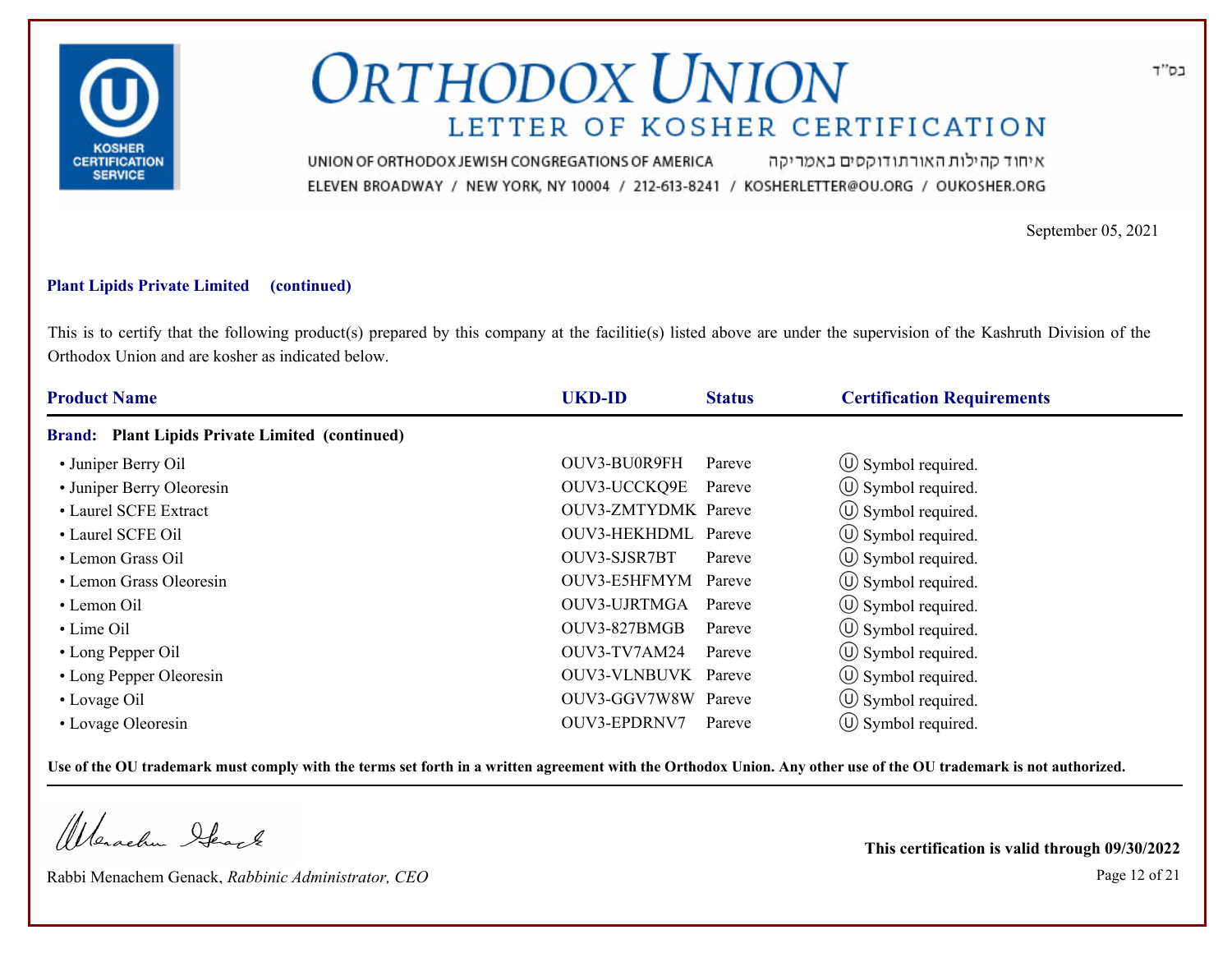

איחוד קהילות האורתודוקסים באמריקה UNION OF ORTHODOX JEWISH CONGREGATIONS OF AMERICA ELEVEN BROADWAY / NEW YORK, NY 10004 / 212-613-8241 / KOSHERLETTER@OU.ORG / OUKOSHER.ORG

September 05, 2021

### **Plant Lipids Private Limited (continued)**

This is to certify that the following product(s) prepared by this company at the facilitie(s) listed above are under the supervision of the Kashruth Division of the Orthodox Union and are kosher as indicated below.

| <b>Product Name</b>                                    | <b>UKD-ID</b>       | <b>Status</b> | <b>Certification Requirements</b> |  |
|--------------------------------------------------------|---------------------|---------------|-----------------------------------|--|
| <b>Brand:</b> Plant Lipids Private Limited (continued) |                     |               |                                   |  |
| • Mace Oil                                             | OUV3-MQKEAGG Pareve |               | (U) Symbol required.              |  |
| • Mace Oleoresin                                       | OUV3-U8DPIYP        | Pareve        | $\circled{1}$ Symbol required.    |  |
| • MACE SCFE Extract                                    | OUV3-ZGTPUIQ        | Pareve        | (U) Symbol required.              |  |
| • MACE SCFE Oil                                        | <b>OUV3-TFVPIAN</b> | Pareve        | $\circ$ Symbol required.          |  |
| • Marjoram Oil                                         | OUV3-MFHH1KE        | Pareve        | $\circ$ Symbol required.          |  |
| • Marjoram Oleoresin                                   | OUV3-QTHYDWF Pareve |               | $\circ$ Symbol required.          |  |
| • Marjoram SCFE Extract                                | OUV3-IECFT20        | Pareve        | $\circ$ Symbol required.          |  |
| • Marjoram SCFE Oil                                    | OUV3-5VOQMRF        | Pareve        | (U) Symbol required.              |  |
| • Microencapsulated Clove Bud                          | OUV3-FPZNT3I        | Pareve        | $\circ$ Symbol required.          |  |
| • Mint Oil                                             | OUV3-BPU0FSL        | Pareve        | $\circ$ Symbol required.          |  |
| • Nutmeg Oil                                           | OUV3-8TREZF5        | Pareve        | $\circ$ Symbol required.          |  |
| • Nutmeg Oleoresin                                     | OUV3-H3PO6K8        | Pareve        | $\circ$ Symbol required.          |  |

**Use of the OU trademark must comply with the terms set forth in a written agreement with the Orthodox Union. Any other use of the OU trademark is not authorized.**

Werachen Stack

Rabbi Menachem Genack, *Rabbinic Administrator, CEO* Page 13 of 21

**This certification is valid through 09/30/2022**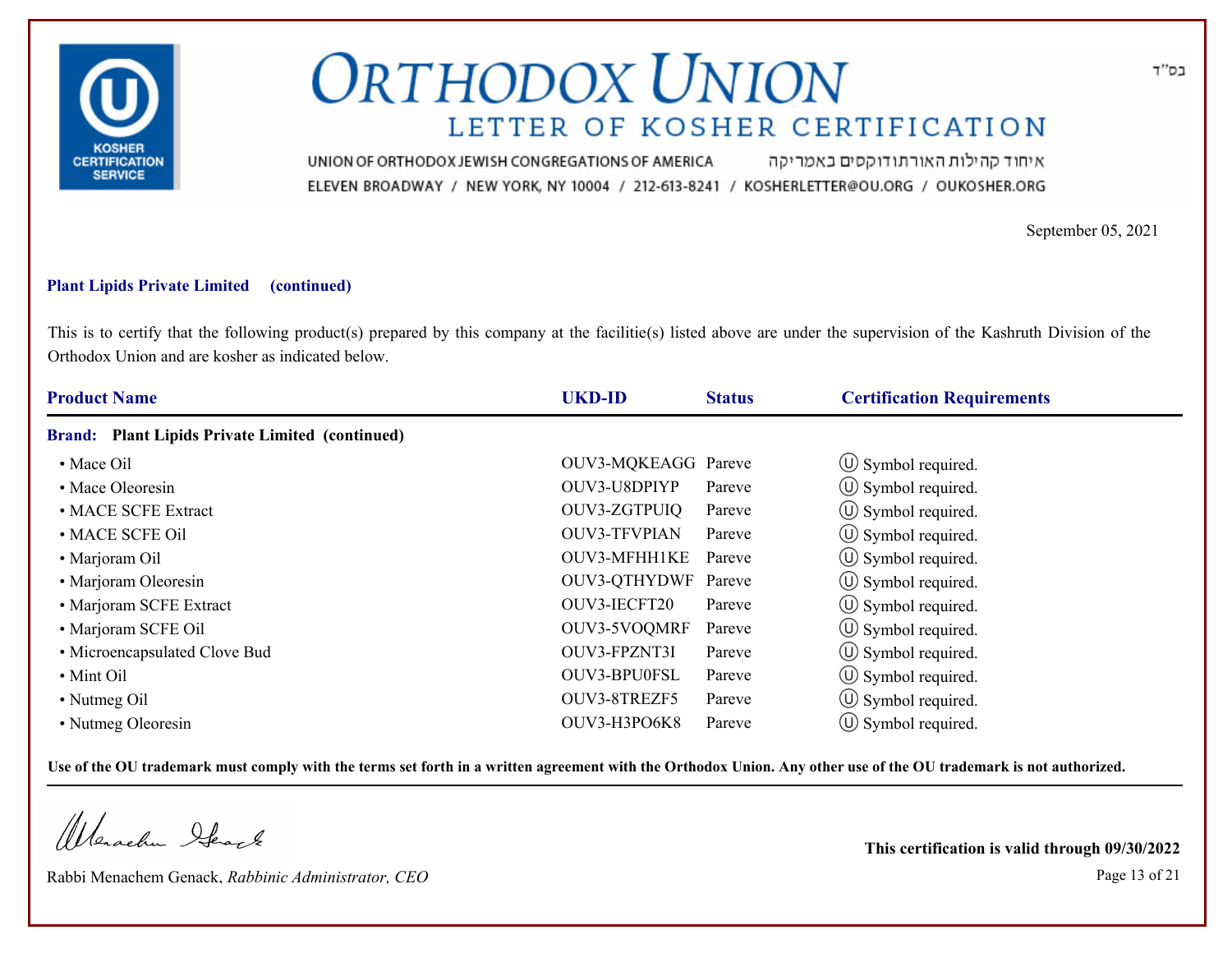

איחוד קהילות האורתודוקסים באמריקה UNION OF ORTHODOX JEWISH CONGREGATIONS OF AMERICA ELEVEN BROADWAY / NEW YORK, NY 10004 / 212-613-8241 / KOSHERLETTER@OU.ORG / OUKOSHER.ORG

September 05, 2021

### **Plant Lipids Private Limited (continued)**

This is to certify that the following product(s) prepared by this company at the facilitie(s) listed above are under the supervision of the Kashruth Division of the Orthodox Union and are kosher as indicated below.

| <b>Product Name</b>                                              | <b>UKD-ID</b>       | <b>Status</b> | <b>Certification Requirements</b> |  |
|------------------------------------------------------------------|---------------------|---------------|-----------------------------------|--|
| <b>Plant Lipids Private Limited (continued)</b><br><b>Brand:</b> |                     |               |                                   |  |
| • Nutmeg SCFE Extract                                            | OUV3-SR1BL5G        | Pareve        | $\circled{1}$ Symbol required.    |  |
| • Nutmeg SCFE Oil                                                | OUV3-SXCXFF8        | Pareve        | $\circ$ Symbol required.          |  |
| • Oh!K (Liquid Form)                                             | OUV3-QKA3IJ8        | Pareve        | $\circ$ Symbol required.          |  |
| • Oh!K (Powder Form)                                             | OUV3-7LDRW7Z        | Pareve        | $\circ$ Symbol required.          |  |
| · Olibanum Oil                                                   | OUV3-Z2NOGFE        | Pareve        | $\circ$ Symbol required.          |  |
| • Olibanum Resinoid                                              | OUV3-99B517C        | Pareve        | $\circ$ Symbol required.          |  |
| · Olibanum SCFE Oil                                              | <b>OUV3-PJRMFVJ</b> | Pareve        | $\circ$ Symbol required.          |  |
| • Onion Oil                                                      | OUV3-JQDALCK        | Pareve        | (U) Symbol required.              |  |
| • Onion Oleoresin(Green, Roasted)                                | OUV3-EDWGD6B Pareve |               | $\circ$ Symbol required.          |  |
| • Oregano Extract Spray Dried                                    | <b>OUV3-DXEAPOR</b> | Pareve        | $\circ$ Symbol required.          |  |
| • Oregano Oil                                                    | <b>OUV3-8RDMTRI</b> | Pareve        | $\circ$ Symbol required.          |  |
| • Oregano Oleoresin                                              | OUV3-4GTHI3F        | Pareve        | $(\cup)$ Symbol required.         |  |

**Use of the OU trademark must comply with the terms set forth in a written agreement with the Orthodox Union. Any other use of the OU trademark is not authorized.**

Werschn Stack

Rabbi Menachem Genack, *Rabbinic Administrator, CEO* Page 14 of 21

**This certification is valid through 09/30/2022**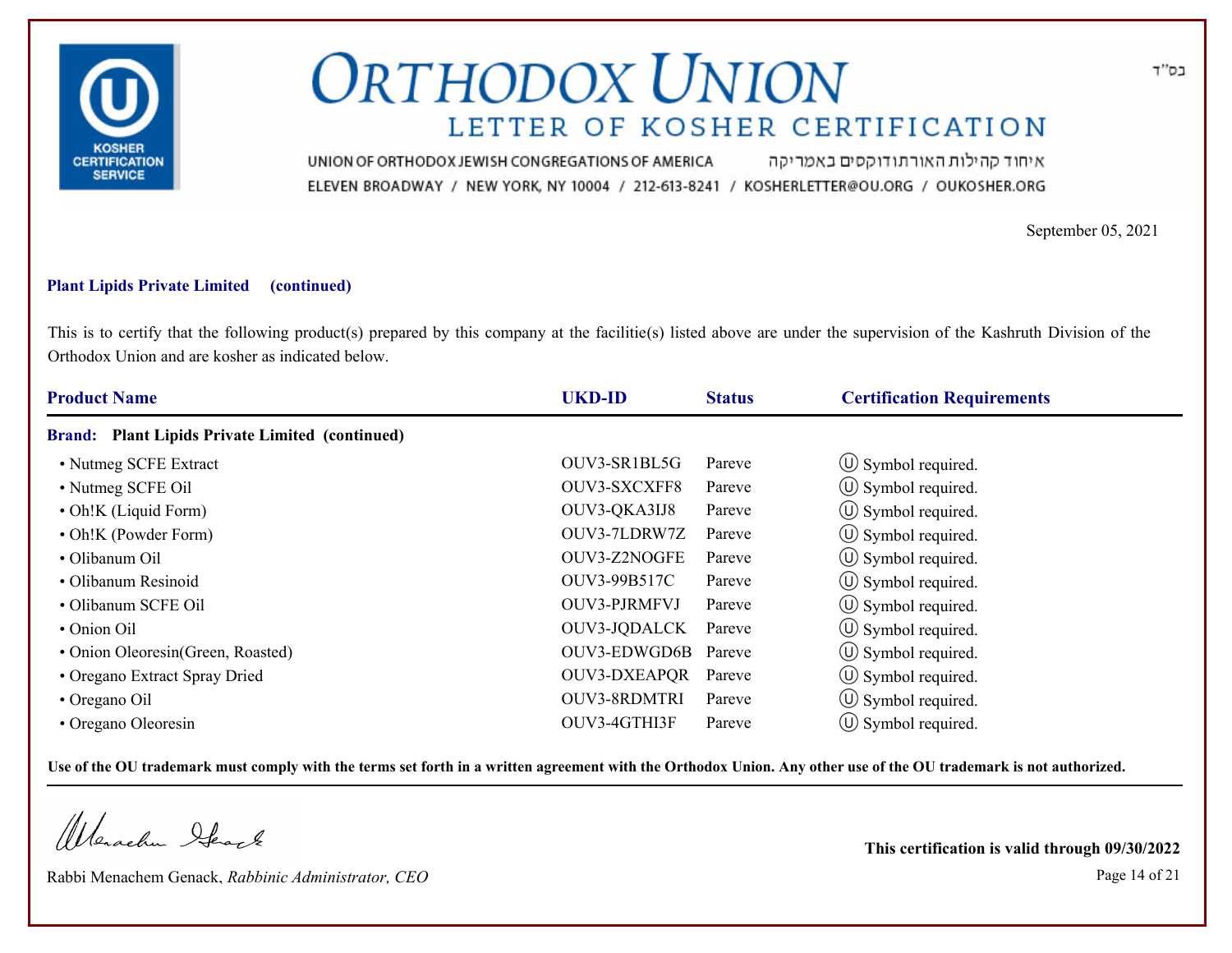

איחוד קהילות האורתודוקסים באמריקה UNION OF ORTHODOX JEWISH CONGREGATIONS OF AMERICA ELEVEN BROADWAY / NEW YORK, NY 10004 / 212-613-8241 / KOSHERLETTER@OU.ORG / OUKOSHER.ORG

September 05, 2021

### **Plant Lipids Private Limited (continued)**

This is to certify that the following product(s) prepared by this company at the facilitie(s) listed above are under the supervision of the Kashruth Division of the Orthodox Union and are kosher as indicated below.

| <b>Product Name</b>                                              | <b>UKD-ID</b>       | <b>Status</b> | <b>Certification Requirements</b> |  |
|------------------------------------------------------------------|---------------------|---------------|-----------------------------------|--|
| <b>Plant Lipids Private Limited (continued)</b><br><b>Brand:</b> |                     |               |                                   |  |
| • Oregano SCFE Extract                                           | OUV3-KL12QXK        | Pareve        | $\circ$ Symbol required.          |  |
| • Oregano SCFE Oil                                               | OUV3-QXJQWQD Pareve |               | $\circ$ Symbol required.          |  |
| • Palmarosa Oil                                                  | OUV3-ER9AOBI        | Pareve        | $\circ$ Symbol required.          |  |
| • Paprika Oleoresin                                              | OUV3-FQ0RSJ1        | Pareve        | $\circ$ Symbol required.          |  |
| • Paprika SCFE Extract                                           | OUV3-DQXHJ80        | Pareve        | $\circ$ Symbol required.          |  |
| • Parsley Leaf Oleoresin                                         | OUV3-XEA7PGP        | Pareve        | $\circled{1}$ Symbol required.    |  |
| • Parsley SCFE Extract                                           | OUV3-EF35GOX        | Pareve        | $\circ$ Symbol required.          |  |
| • Parsley SCFE Oil                                               | OUV3-FT5L2MZ        | Pareve        | (U) Symbol required.              |  |
| • Parsley Seed Oil                                               | <b>OUV3-YBJMSTN</b> | Pareve        | $\circ$ Symbol required.          |  |
| • Parsley Seed Oleoresin                                         | OUV3-JD8XWPY        | Pareve        | $\circ$ Symbol required.          |  |
| • Passion Flower Extract                                         | <b>OUV3-BISPSMK</b> | Pareve        | $\circ$ Symbol required.          |  |
| • Passion Flower Extract Powder                                  | <b>OUV3-OHIKXTL</b> | Pareve        | $\circ$ Symbol required.          |  |

**Use of the OU trademark must comply with the terms set forth in a written agreement with the Orthodox Union. Any other use of the OU trademark is not authorized.**

Werachen Stack

Rabbi Menachem Genack, *Rabbinic Administrator, CEO* Page 15 of 21

**This certification is valid through 09/30/2022**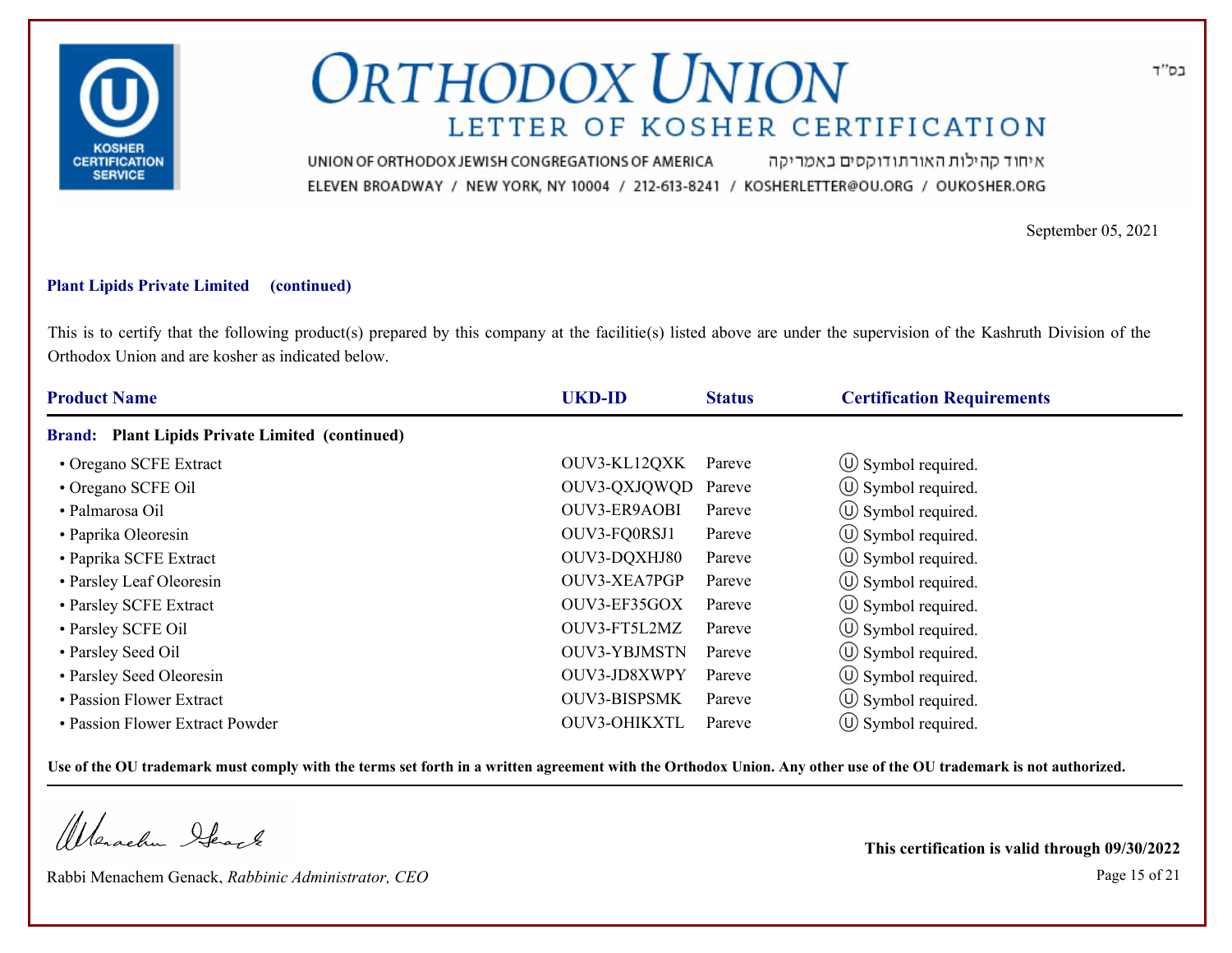

איחוד קהילות האורתודוקסים באמריקה UNION OF ORTHODOX JEWISH CONGREGATIONS OF AMERICA ELEVEN BROADWAY / NEW YORK, NY 10004 / 212-613-8241 / KOSHERLETTER@OU.ORG / OUKOSHER.ORG

September 05, 2021

### **Plant Lipids Private Limited (continued)**

This is to certify that the following product(s) prepared by this company at the facilitie(s) listed above are under the supervision of the Kashruth Division of the Orthodox Union and are kosher as indicated below.

| <b>Product Name</b>                             | <b>UKD-ID</b>       | <b>Status</b> | <b>Certification Requirements</b> |  |
|-------------------------------------------------|---------------------|---------------|-----------------------------------|--|
| Brand: Plant Lipids Private Limited (continued) |                     |               |                                   |  |
| • Patchouli Oil                                 | OUV3-CKMH86I        | Pareve        | $\circ$ Symbol required.          |  |
| • Pimento Oil                                   | OUV3-SM2O9BI        | Pareve        | $\circ$ Symbol required.          |  |
| • Pimento Oleoresin                             | OUV3-UK8LPHM        | Pareve        | $\circled{1}$ Symbol required.    |  |
| • Pimento SCFE Extract                          | OUV3-N3Y8W9O        | Pareve        | $\circ$ Symbol required.          |  |
| • Pimento SCFE Oil                              | OUV3-WIZCD0K        | Pareve        | $\circ$ Symbol required.          |  |
| • Piperine Powder                               | OUV3-LWTMRB2        | Pareve        | $\circ$ Symbol required.          |  |
| • Pomegranate Extract Granular                  | OUV3-CBAYJP1        | Pareve        | $\circ$ Symbol required.          |  |
| • Pomegranate Peel Extract Powder               | OUV3-29Y3VZD        | Pareve        | (U) Symbol required.              |  |
| • Red Beet Oleoresin                            | OUV3-XVCJB5W        | Pareve        | $\circled{1}$ Symbol required.    |  |
| • Red Beet Powder                               | OUV3-FWMPTW9        | Pareve        | $\circ$ Symbol required.          |  |
| • Rosemary Extract Powder                       | <b>OUV3-ZEWIPHS</b> | Pareve        | $\circled{1}$ Symbol required.    |  |
| • Rosemary Oil                                  | OUV3-JRXVYC1        | Pareve        | $\circ$ Symbol required.          |  |

**Use of the OU trademark must comply with the terms set forth in a written agreement with the Orthodox Union. Any other use of the OU trademark is not authorized.**

Werschn Stack

Rabbi Menachem Genack, *Rabbinic Administrator, CEO* Page 16 of 21

**This certification is valid through 09/30/2022**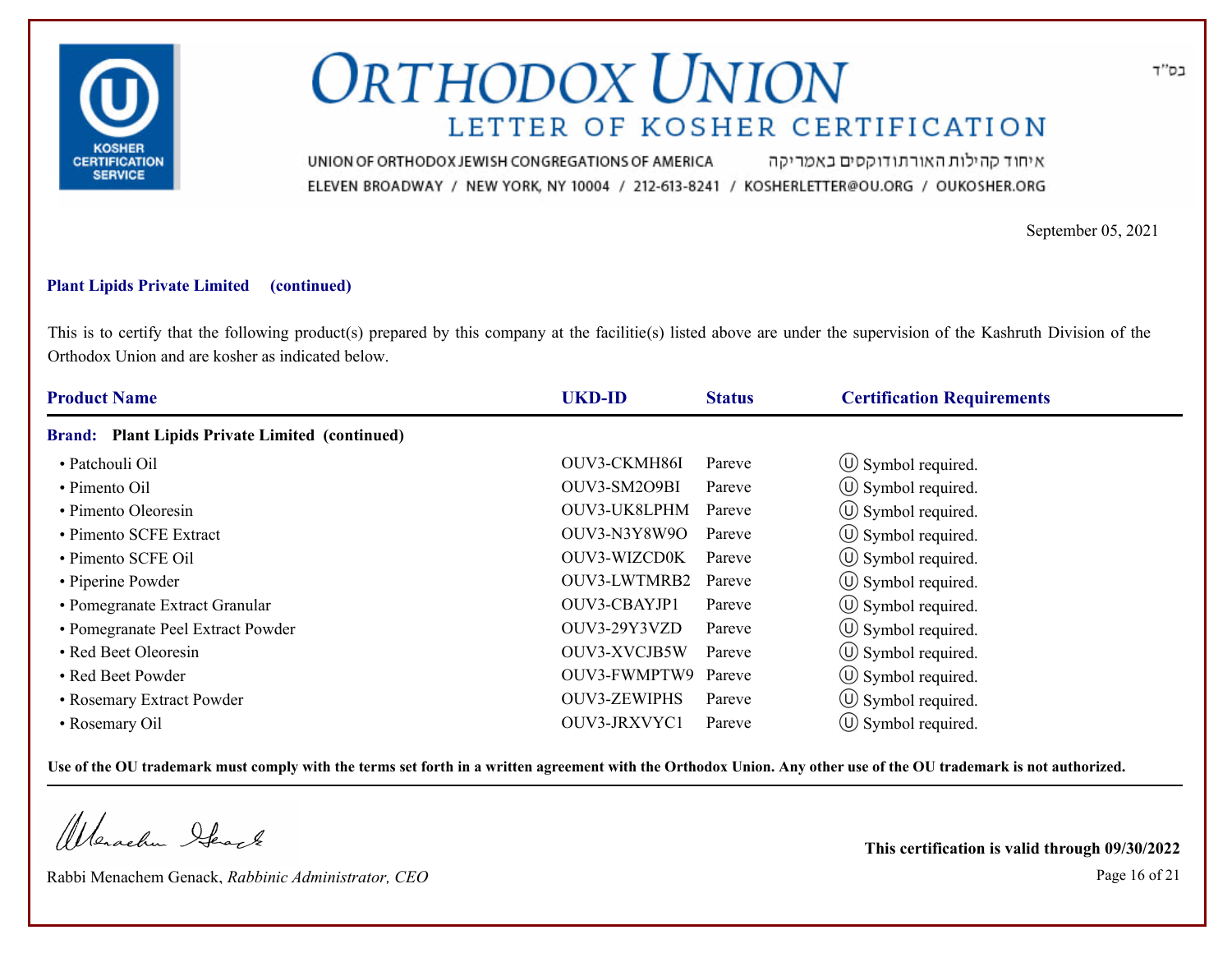

איחוד קהילות האורתודוקסים באמריקה UNION OF ORTHODOX JEWISH CONGREGATIONS OF AMERICA ELEVEN BROADWAY / NEW YORK, NY 10004 / 212-613-8241 / KOSHERLETTER@OU.ORG / OUKOSHER.ORG

September 05, 2021

### **Plant Lipids Private Limited (continued)**

This is to certify that the following product(s) prepared by this company at the facilitie(s) listed above are under the supervision of the Kashruth Division of the Orthodox Union and are kosher as indicated below.

| <b>Product Name</b>                             | <b>UKD-ID</b>       | <b>Status</b> | <b>Certification Requirements</b> |  |
|-------------------------------------------------|---------------------|---------------|-----------------------------------|--|
| Brand: Plant Lipids Private Limited (continued) |                     |               |                                   |  |
| • Rosemary Oleoresin                            | OUV3-L57Y5K4        | Pareve        | $\circ$ Symbol required.          |  |
| • Rosemary SCFE Extract                         | OUV3-TQHPI52        | Pareve        | $\circ$ Symbol required.          |  |
| • Safflower Extract (Yellow)                    | OUV3-2BQFRXL        | Pareve        | $\circled{1}$ Symbol required.    |  |
| • Safflower Extract Powder                      | OUV3-PFJD8EC        | Pareve        | $\circ$ Symbol required.          |  |
| • Sage Oil                                      | OUV3-201T8BF        | Pareve        | $\circ$ Symbol required.          |  |
| • Sage Oleoresin                                | OUV3-JASOOLX        | Pareve        | $\circ$ Symbol required.          |  |
| • Sage SCFE Extract                             | OUV3-KWHEVUY Pareve |               | $\circ$ Symbol required.          |  |
| • Sage SCFE Oil                                 | OUV3-MBMO8LM Pareve |               | (U) Symbol required.              |  |
| • Sodium Copper Chlorophyll                     | OUV3-MO2JQNH Pareve |               | $\circ$ Symbol required.          |  |
| • Spear Mint Oleoresin                          | OUV3-XBGCHAO Pareve |               | $\circ$ Symbol required.          |  |
| • Spear Mint SCFE Oil                           | OUV3-DNPVHGM Pareve |               | $\circled{1}$ Symbol required.    |  |
| • Spearmint Oil                                 | <b>OUV3-I8RUIBE</b> | Pareve        | $\circ$ Symbol required.          |  |

**Use of the OU trademark must comply with the terms set forth in a written agreement with the Orthodox Union. Any other use of the OU trademark is not authorized.**

Werschn Stack

Rabbi Menachem Genack, *Rabbinic Administrator, CEO* Page 17 of 21

**This certification is valid through 09/30/2022**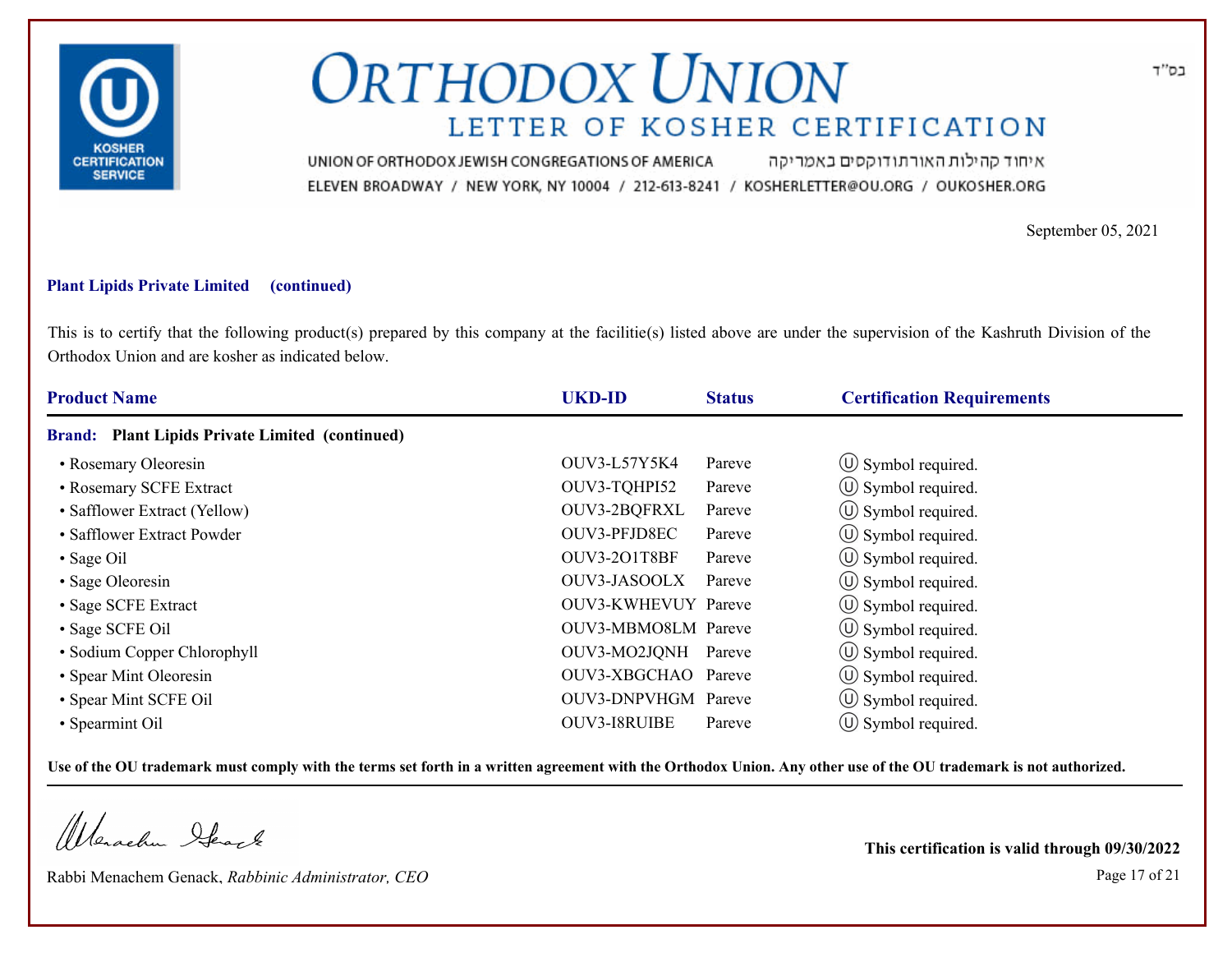

איחוד קהילות האורתודוקסים באמריקה UNION OF ORTHODOX JEWISH CONGREGATIONS OF AMERICA ELEVEN BROADWAY / NEW YORK, NY 10004 / 212-613-8241 / KOSHERLETTER@OU.ORG / OUKOSHER.ORG

September 05, 2021

### **Plant Lipids Private Limited (continued)**

This is to certify that the following product(s) prepared by this company at the facilitie(s) listed above are under the supervision of the Kashruth Division of the Orthodox Union and are kosher as indicated below.

| <b>Product Name</b>                             | <b>UKD-ID</b>       | <b>Status</b> | <b>Certification Requirements</b> |  |
|-------------------------------------------------|---------------------|---------------|-----------------------------------|--|
| Brand: Plant Lipids Private Limited (continued) |                     |               |                                   |  |
| • Spearmint SCFE Extract                        | OUV3-AIEN2PY        | Pareve        | $\circled{1}$ Symbol required.    |  |
| · Spice oleoresin blend                         | OUV3-FA9A171        | Pareve        | $\circled{1}$ Symbol required.    |  |
| • Spice powder blend                            | OUV3-B8D9F10        | Pareve        | $\circled{1}$ Symbol required.    |  |
| • Spinach Oleoresin                             | OUV3-W7LOAU8        | Pareve        | $\circ$ Symbol required.          |  |
| • Spray Dried Black Pepper Oil                  | OUV3-LETNRMF        | Pareve        | $\circ$ Symbol required.          |  |
| • Spray Dried Caraway Oil                       | OUV3-LW0I5UE        | Pareve        | $\circ$ Symbol required.          |  |
| • Spray Dried Cardamom Oil                      | <b>OUV3-VSCGIUX</b> | Pareve        | $\circ$ Symbol required.          |  |
| • Spray Dried Garlic Oil                        | OUV3-SS3WRPO        | Pareve        | (U) Symbol required.              |  |
| • Spray Dried Ginger Oil                        | OUV3-J03KRBX        | Pareve        | $\circ$ Symbol required.          |  |
| • Spray Dried Green Chilli Oleoresin            | OUV3-YSX1KMY        | Pareve        | $\circ$ Symbol required.          |  |
| · Spray Dried Lemon Grass Oil                   | OUV3-ICQST9C        | Pareve        | $\circ$ Symbol required.          |  |
| • Spray Dried Oleoresin Black Pepper            | OUV3-LS5NHNI        | Pareve        | $\circ$ Symbol required.          |  |

**Use of the OU trademark must comply with the terms set forth in a written agreement with the Orthodox Union. Any other use of the OU trademark is not authorized.**

Werschn Stack

Rabbi Menachem Genack, *Rabbinic Administrator, CEO* Page 18 of 21

**This certification is valid through 09/30/2022**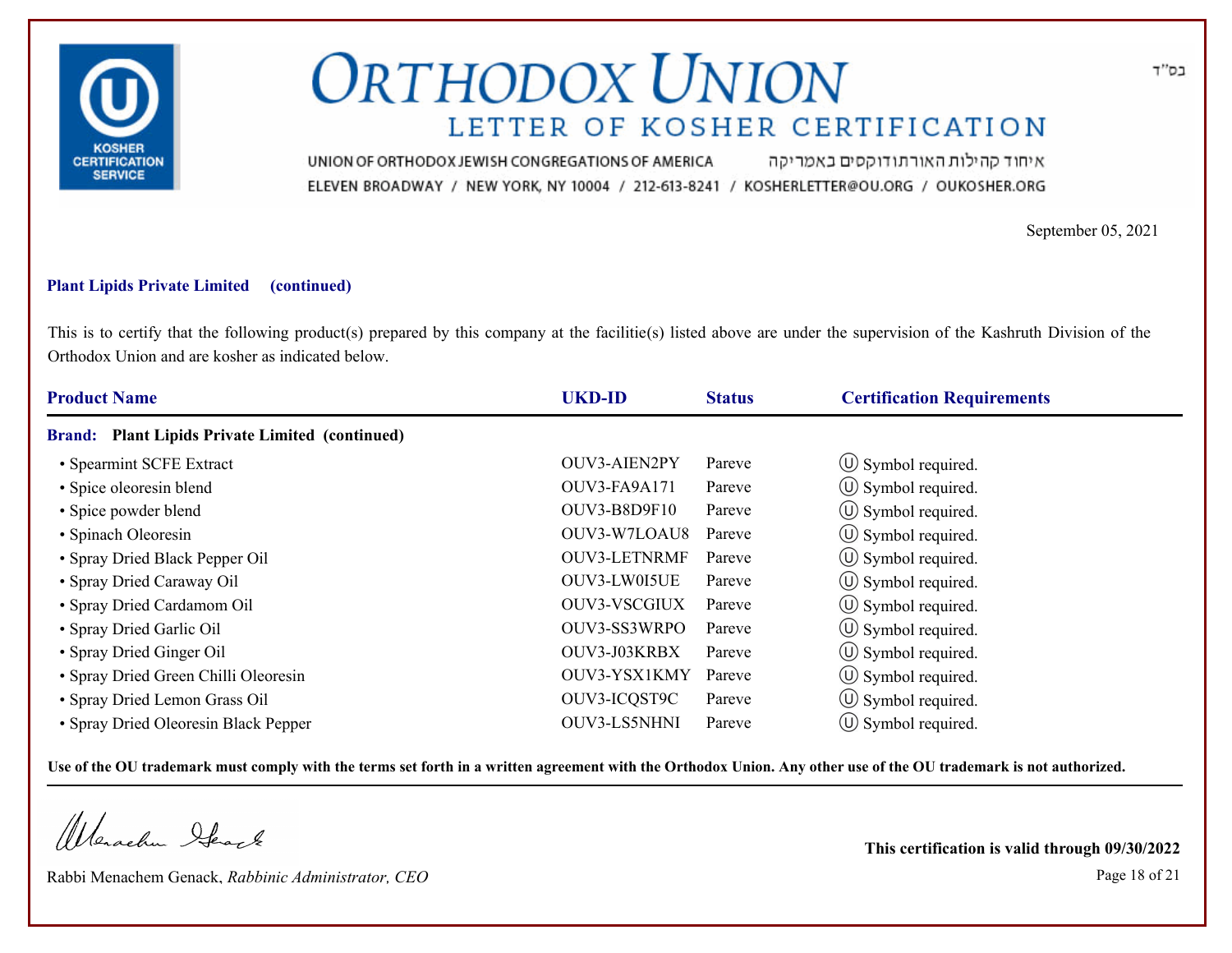

איחוד קהילות האורתודוקסים באמריקה UNION OF ORTHODOX JEWISH CONGREGATIONS OF AMERICA ELEVEN BROADWAY / NEW YORK, NY 10004 / 212-613-8241 / KOSHERLETTER@OU.ORG / OUKOSHER.ORG

September 05, 2021

### **Plant Lipids Private Limited (continued)**

This is to certify that the following product(s) prepared by this company at the facilitie(s) listed above are under the supervision of the Kashruth Division of the Orthodox Union and are kosher as indicated below.

| <b>Product Name</b>                             | <b>UKD-ID</b><br><b>Status</b> | <b>Certification Requirements</b> |  |
|-------------------------------------------------|--------------------------------|-----------------------------------|--|
| Brand: Plant Lipids Private Limited (continued) |                                |                                   |  |
| • Spray Dried Oleoresin Capsicum                | OUV3-FBBZEQ6<br>Pareve         | $\circ$ Symbol required.          |  |
| • Spray Dried Oleoresin Cassia                  | OUV3-WTXDVHI<br>Pareve         | $\circ$ Symbol required.          |  |
| • Spray Dried Oleoresin Ginger                  | OUV3-4T9QV3O<br>Pareve         | $\circled{1}$ Symbol required.    |  |
| • Spray Dried Oleoresin Maize                   | OUV3-6E2TVFV<br>Pareve         | $\circ$ Symbol required.          |  |
| • Spray Dried Oleoresin Nutmeg                  | OUV3-W9WUYU2 Pareve            | $\circ$ Symbol required.          |  |
| • Spray Dried Oleoresin Paprika                 | OUV3-ZP7KQNH<br>Pareve         | $\circ$ Symbol required.          |  |
| · Spray Dried Oleoresin Turmeric                | OUV3-M07EOHV<br>Pareve         | $\circ$ Symbol required.          |  |
| • Spray Dried Oleoresin White Pepper            | OUV3-R7UH0UI<br>Pareve         | (U) Symbol required.              |  |
| • St. John's Bread                              | OUV3-FE23RVK<br>Pareve         | $\circ$ Symbol required.          |  |
| • Star Anise Oil                                | <b>OUV3-WSWEMKW Pareve</b>     | $\circ$ Symbol required.          |  |
| • Star Anise Oleoresin                          | OUV3-NCLYNUB Pareve            | $\circled{1}$ Symbol required.    |  |
| • Tamarind Extract                              | OUV3-QOVYWQX Pareve            | $\circ$ Symbol required.          |  |

**Use of the OU trademark must comply with the terms set forth in a written agreement with the Orthodox Union. Any other use of the OU trademark is not authorized.**

Werschn Stack

Rabbi Menachem Genack, *Rabbinic Administrator, CEO* Page 19 of 21

**This certification is valid through 09/30/2022**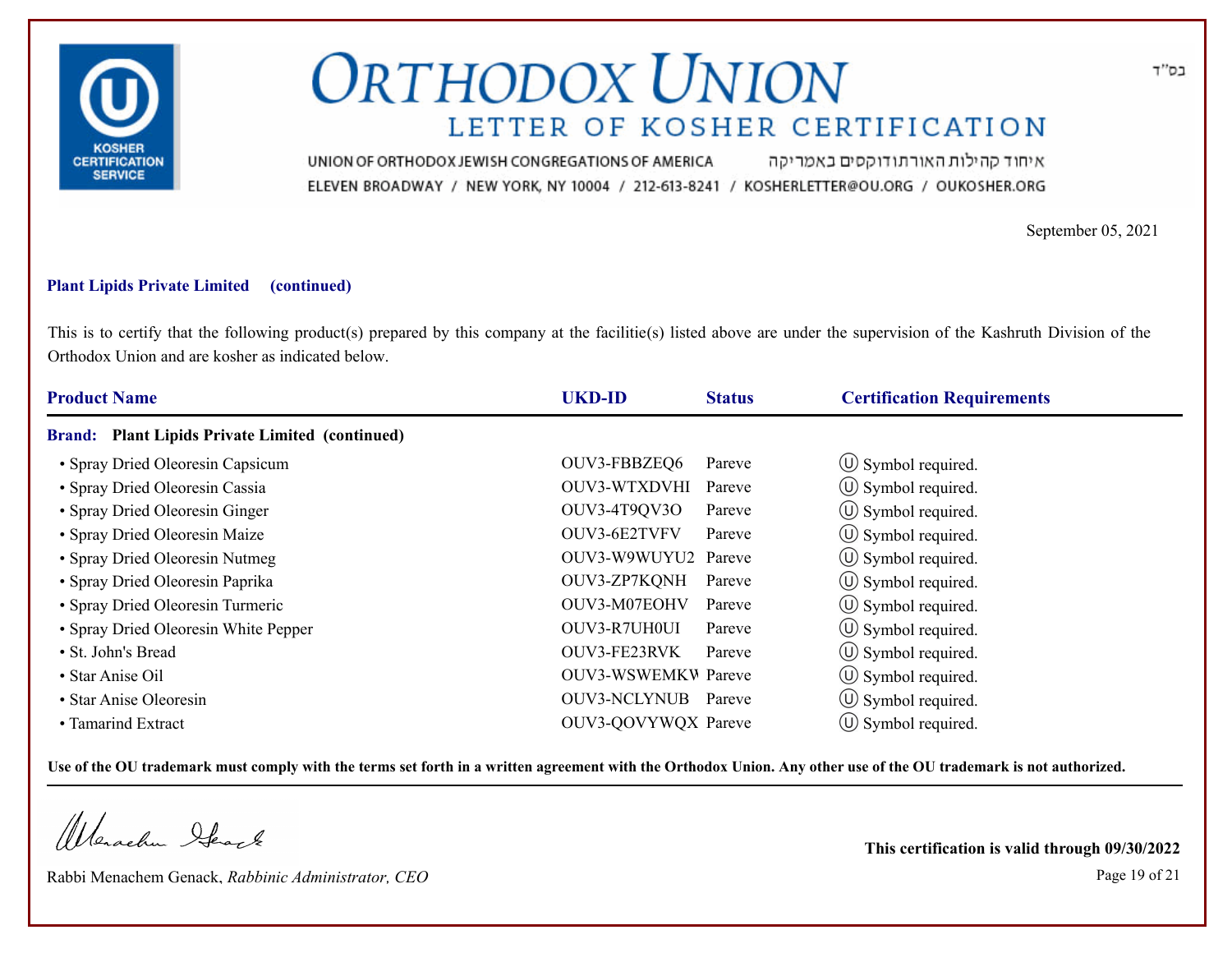

איחוד קהילות האורתודוקסים באמריקה UNION OF ORTHODOX JEWISH CONGREGATIONS OF AMERICA ELEVEN BROADWAY / NEW YORK, NY 10004 / 212-613-8241 / KOSHERLETTER@OU.ORG / OUKOSHER.ORG

September 05, 2021

### **Plant Lipids Private Limited (continued)**

This is to certify that the following product(s) prepared by this company at the facilitie(s) listed above are under the supervision of the Kashruth Division of the Orthodox Union and are kosher as indicated below.

| <b>Product Name</b>                                              | <b>UKD-ID</b>       | <b>Status</b> | <b>Certification Requirements</b> |
|------------------------------------------------------------------|---------------------|---------------|-----------------------------------|
| <b>Plant Lipids Private Limited (continued)</b><br><b>Brand:</b> |                     |               |                                   |
| • Tarragon Oil                                                   | <b>OUV3-SNPEMTT</b> | Pareve        | $\circ$ Symbol required.          |
| • Thyme Oil                                                      | OUV3-S6D8FR4        | Pareve        | $\circled{1}$ Symbol required.    |
| • Thyme Oleoresin                                                | OUV3-MQLGVK7        | Pareve        | $\circled{1}$ Symbol required.    |
| • Thyme SCFE Extract                                             | OUV3-4IYSP2E        | Pareve        | $\circ$ Symbol required.          |
| • Thyme SCFE Oil                                                 | OUV3-UGIJNJI        | Pareve        | $\circ$ Symbol required.          |
| • Thymol Crystal                                                 | OUV3-KGNLLTO        | Pareve        | (U) Symbol required.              |
| • Turmeric Oil                                                   | OUV3-EUBRC4P        | Pareve        | $\circ$ Symbol required.          |
| • Turmeric Oleoresin                                             | OUV3-LO0TSIU        | Pareve        | (U) Symbol required.              |
| • Vanilla Extract                                                | OUV3-X9TY5N1        | Pareve        | $\circ$ Symbol required.          |
| • Vanilla SCFE Extract                                           | OUV3-QVRFKD9        | Pareve        | $\circled{1}$ Symbol required.    |
| • Vetiver Oil                                                    | OUV3-VN6AU1A        | Pareve        | $\circ$ Symbol required.          |
| • White Pepper Oil                                               | OUV3-CZ2KOTO        | Pareve        | $\circ$ Symbol required.          |

**Use of the OU trademark must comply with the terms set forth in a written agreement with the Orthodox Union. Any other use of the OU trademark is not authorized.**

Werschn Stack

Rabbi Menachem Genack, *Rabbinic Administrator, CEO* Page 20 of 21

**This certification is valid through 09/30/2022**